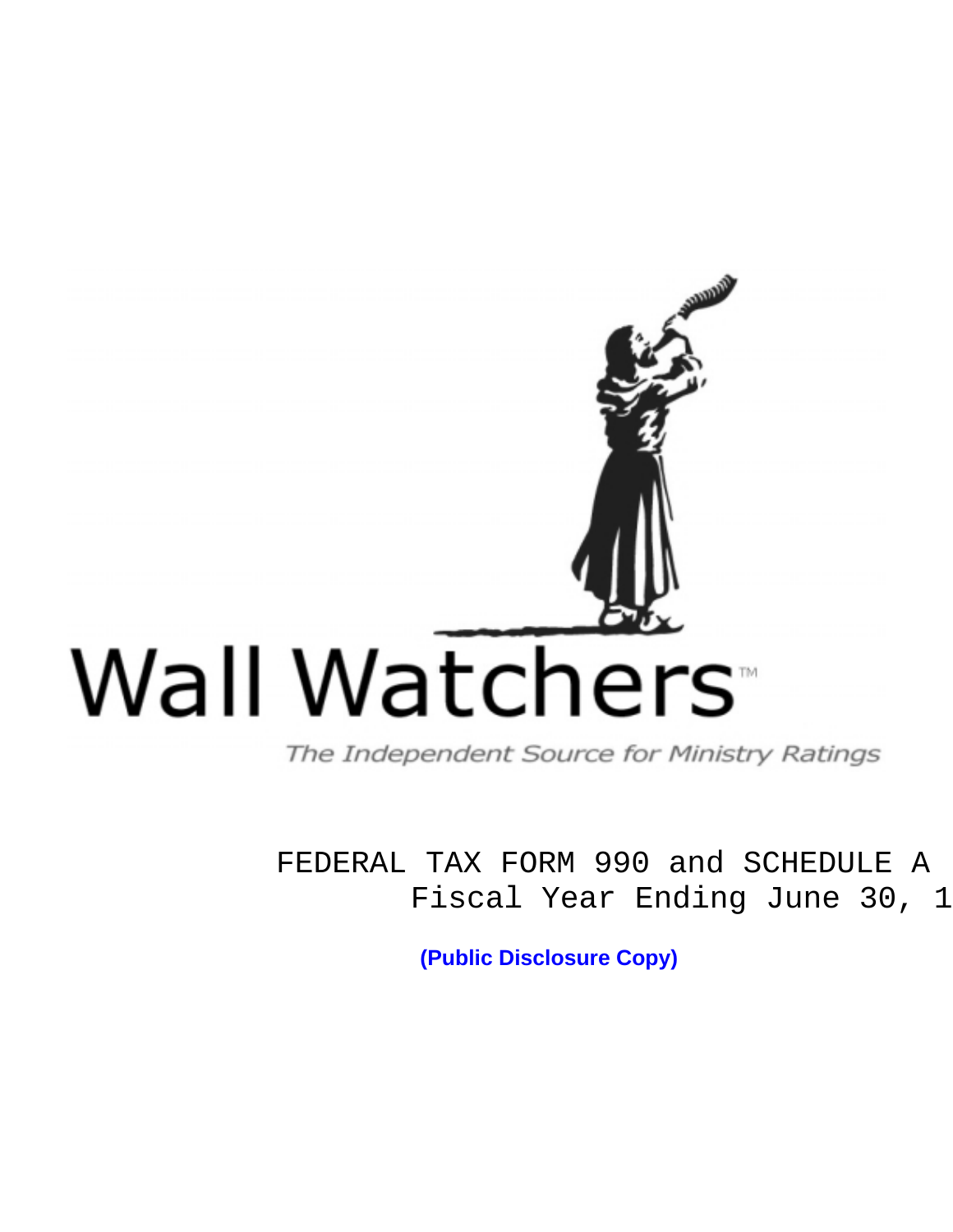|             |                                                                     |                                                        |                                |                                                                                                                                                                                                                                                                                                                                                                                                                                                                                                                                                                                                                                                                                                                                                                                                                                                                                                                                                           |                                                                                                                                                                                                                                                                                           |                                                          |   |                                                                           |                                                                   |                | OMB No. 1545-0047                                                         |
|-------------|---------------------------------------------------------------------|--------------------------------------------------------|--------------------------------|-----------------------------------------------------------------------------------------------------------------------------------------------------------------------------------------------------------------------------------------------------------------------------------------------------------------------------------------------------------------------------------------------------------------------------------------------------------------------------------------------------------------------------------------------------------------------------------------------------------------------------------------------------------------------------------------------------------------------------------------------------------------------------------------------------------------------------------------------------------------------------------------------------------------------------------------------------------|-------------------------------------------------------------------------------------------------------------------------------------------------------------------------------------------------------------------------------------------------------------------------------------------|----------------------------------------------------------|---|---------------------------------------------------------------------------|-------------------------------------------------------------------|----------------|---------------------------------------------------------------------------|
| Form        |                                                                     |                                                        |                                | <b>Return of Organization Exempt From Income Tax</b><br>Under section 501(c) of the Internal Revenue Code (except black lung benefit<br>trust or private foundation) or section 4947(a)(1) nonexempt charitable trust                                                                                                                                                                                                                                                                                                                                                                                                                                                                                                                                                                                                                                                                                                                                     |                                                                                                                                                                                                                                                                                           |                                                          |   |                                                                           |                                                                   |                |                                                                           |
|             |                                                                     | Department of the Treasury<br>Internal Revenue Service |                                | Note: The organization may have to use a copy of this return to satisfy state reporting requirements.                                                                                                                                                                                                                                                                                                                                                                                                                                                                                                                                                                                                                                                                                                                                                                                                                                                     |                                                                                                                                                                                                                                                                                           |                                                          |   |                                                                           |                                                                   |                | This Form is<br>Open to Public<br>Inspection                              |
| A           |                                                                     |                                                        |                                | For the 1998 calendar year, OR tax year period beginning                                                                                                                                                                                                                                                                                                                                                                                                                                                                                                                                                                                                                                                                                                                                                                                                                                                                                                  | July 1                                                                                                                                                                                                                                                                                    |                                                          |   | , 1998, and ending                                                        |                                                                   | <b>June 30</b> | , 19 <mark>99</mark>                                                      |
| В           | Check if:<br>Change of address                                      |                                                        | Please<br>use IRS<br>label or  | C Name of organization<br><b>Wall Watchers</b>                                                                                                                                                                                                                                                                                                                                                                                                                                                                                                                                                                                                                                                                                                                                                                                                                                                                                                            |                                                                                                                                                                                                                                                                                           |                                                          |   |                                                                           | 56 2091339                                                        |                | D Employer identification number                                          |
|             | Initial return<br>Final return                                      |                                                        | print or<br>type.<br>See       | Number and street (or P.O. box if mail is not delivered to street address)<br><b>2518 Plantation Center Drive</b>                                                                                                                                                                                                                                                                                                                                                                                                                                                                                                                                                                                                                                                                                                                                                                                                                                         |                                                                                                                                                                                                                                                                                           |                                                          |   | Room/suite<br><b>Suite B</b>                                              | E Telephone number                                                |                | (704)-841-7828                                                            |
|             | Amended return<br>state reporting)                                  | (required also for                                     | Specific<br>Instruc-<br>tions. | City or town, state or country, and ZIP+4<br><b>Matthews, NC 28105-5298</b>                                                                                                                                                                                                                                                                                                                                                                                                                                                                                                                                                                                                                                                                                                                                                                                                                                                                               |                                                                                                                                                                                                                                                                                           |                                                          |   |                                                                           | $F$ Check $\blacktriangleright$                                   |                | if exemption application<br>is pending                                    |
|             |                                                                     |                                                        |                                | Note: Section 501(c)(3) exempt organizations and 4947(a)(1) nonexempt charitable trusts MUST attach a completed Schedule A (Form 990).                                                                                                                                                                                                                                                                                                                                                                                                                                                                                                                                                                                                                                                                                                                                                                                                                    |                                                                                                                                                                                                                                                                                           |                                                          |   |                                                                           |                                                                   |                |                                                                           |
|             |                                                                     |                                                        |                                | $H(a)$ is this a group return filed for affiliates?                                                                                                                                                                                                                                                                                                                                                                                                                                                                                                                                                                                                                                                                                                                                                                                                                                                                                                       | $\Box$ Yes $\bigvee$ No<br><b>N/A</b>                                                                                                                                                                                                                                                     |                                                          |   | exemption number (GEN) $\blacktriangleright$                              |                                                                   | .              | If either box in H is checked "Yes," enter four-digit group<br><b>N/A</b> |
|             |                                                                     |                                                        |                                | (b) If "Yes," enter the number of affiliates for which this return is filed:<br>(c) Is this a separate return filed by an organization covered by a group ruling? $\Box$ Yes $\Box$ No                                                                                                                                                                                                                                                                                                                                                                                                                                                                                                                                                                                                                                                                                                                                                                    |                                                                                                                                                                                                                                                                                           |                                                          | J | Accounting method:<br>Other (specify) $\blacktriangleright$               |                                                                   | Cash           | $\triangleright$ Accrual                                                  |
| ĸ           |                                                                     |                                                        |                                | Check here $\blacktriangleright$ if the organization's gross receipts are normally not more than \$25,000. The organization need not file a return with the IRS; but if it received<br>a Form 990 Package in the mail, it should file a return without financial data. Some states require a complete return.                                                                                                                                                                                                                                                                                                                                                                                                                                                                                                                                                                                                                                             |                                                                                                                                                                                                                                                                                           |                                                          |   |                                                                           |                                                                   |                |                                                                           |
|             | Part I                                                              |                                                        |                                | Note: Form 990-EZ may be used by organizations with gross receipts less than \$100,000 and total assets less than \$250,000 at end of year.<br>Revenue, Expenses, and Changes in Net Assets or Fund Balances (See Specific Instructions on page 13.)                                                                                                                                                                                                                                                                                                                                                                                                                                                                                                                                                                                                                                                                                                      |                                                                                                                                                                                                                                                                                           |                                                          |   |                                                                           |                                                                   |                |                                                                           |
| venue<br>۵è | 1<br>a<br>b<br>d<br>2<br>3<br>4<br>5<br>6а<br>b<br>c<br>7<br>d<br>9 | Indirect public support<br>Gross rents                 |                                | Contributions, gifts, grants, and similar amounts received:<br>Direct public support.<br>Government contributions (grants)<br>Total (add lines 1a through 1c) (attach schedule of contributors)<br>$\frac{0}{2}$ noncash \$ $\frac{505,002}{2}$<br>Program service revenue including government fees and contracts (from Part VII, line 93)<br>Membership dues and assessments.<br>Interest on savings and temporary cash investments<br>Dividends and interest from securities<br>the contract of the contract of the contract of the con-<br>Less: rental expenses<br>Net rental income or (loss) (subtract line 6b from line 6a)<br>Other investment income (describe ▶<br>8a Gross amount from sale of assets other<br>than inventory<br><b>b</b> Less: cost or other basis and sales expenses.<br>c Gain or (loss) (attach schedule)<br>Net gain or (loss) (combine line 8c, columns (A) and (B))<br>Special events and activities (attach schedule) | and the company of the company of<br><u>.</u><br>the contract of the contract of the contract of<br>and the state of the state of the state of<br>the contract of the contract of the contract of the<br>(A) Securities<br>1,920,630<br>1,882,193<br>38,437                               | 1a<br>1b<br>1 <sub>c</sub><br>6a<br>6b<br>8а<br>8b<br>8c |   | 505.002<br><b>See Statement 1</b><br>(B) Other<br><b>See Statement 2a</b> | 1d<br>$\overline{2}$<br>3<br>4<br>5<br>6C<br>$\overline{7}$<br>8d |                | 505,002<br>3,886<br>14,256<br>38,437                                      |
|             | a<br>10a<br>C<br>11<br>12                                           |                                                        |                                | Gross revenue (not including \$<br>contributions reported on line 1a)<br><b>b</b> Less: direct expenses other than fundraising expenses<br>c Net income or (loss) from special events (subtract line 9b from line 9a)<br>Gross sales of inventory, less returns and allowances<br><b>b</b> Less: cost of goods sold<br>Gross profit or (loss) from sales of inventory (attach schedule) (subtract line 10b from line 10a).<br>Other revenue (from Part VII, line 103)<br>Total revenue (add lines 1d, 2, 3, 4, 5, 6c, 7, 8d, 9c, 10c, and 11)                                                                                                                                                                                                                                                                                                                                                                                                             | والمتعاون والمتعاون والمتعاون والمتعاون والمتعاون والمتعاون                                                                                                                                                                                                                               | 9a<br>9b<br>10a<br>10 <sub>b</sub>                       |   |                                                                           | 9с<br>10с<br>11<br>12                                             |                | 561,581                                                                   |
| Expenses    | 13<br>14<br>15<br>16<br>17                                          |                                                        |                                | Program services (from line 44, column (B))<br>Management and general (from line 44, column (C))<br>Fundraising (from line 44, column (D))<br>Payments to affiliates (attach schedule)<br>Total expenses (add lines 16 and 44, column $(A)$ ) $\ldots$ $\ldots$ $\ldots$ $\ldots$ $\ldots$                                                                                                                                                                                                                                                                                                                                                                                                                                                                                                                                                                                                                                                                | a construction of the construction of the construction of the construction of the construction of the construction of the construction of the construction of the construction of the construction of the construction of the<br>the contract of the contract of the contract of the con- |                                                          |   |                                                                           | 13<br>14<br>15<br>16<br>17                                        |                | 55,008<br>53,587<br>108,595                                               |
| Net Assets  | 18<br>19<br>20<br>21                                                |                                                        |                                | Excess or (deficit) for the year (subtract line 17 from line 12)<br>Net assets or fund balances at beginning of year (from line 73, column (A))<br>Other changes in net assets or fund balances (attach explanation)<br>Not assots or fund balances at end of year (combine lines 18, 19, and 20)                                                                                                                                                                                                                                                                                                                                                                                                                                                                                                                                                                                                                                                         |                                                                                                                                                                                                                                                                                           |                                                          |   |                                                                           | 18<br>19<br>20<br>21                                              |                | 452,986<br><b>ARD ORE</b>                                                 |

**For Paperwork Reduction Act Notice, see page 1 of the separate instructions.** Cat. No. 11282Y Form 990 (1998)

**21** Net assets or fund balances at end of year (combine lines 18, 19, and 20) **21 21 21** 

**452,986**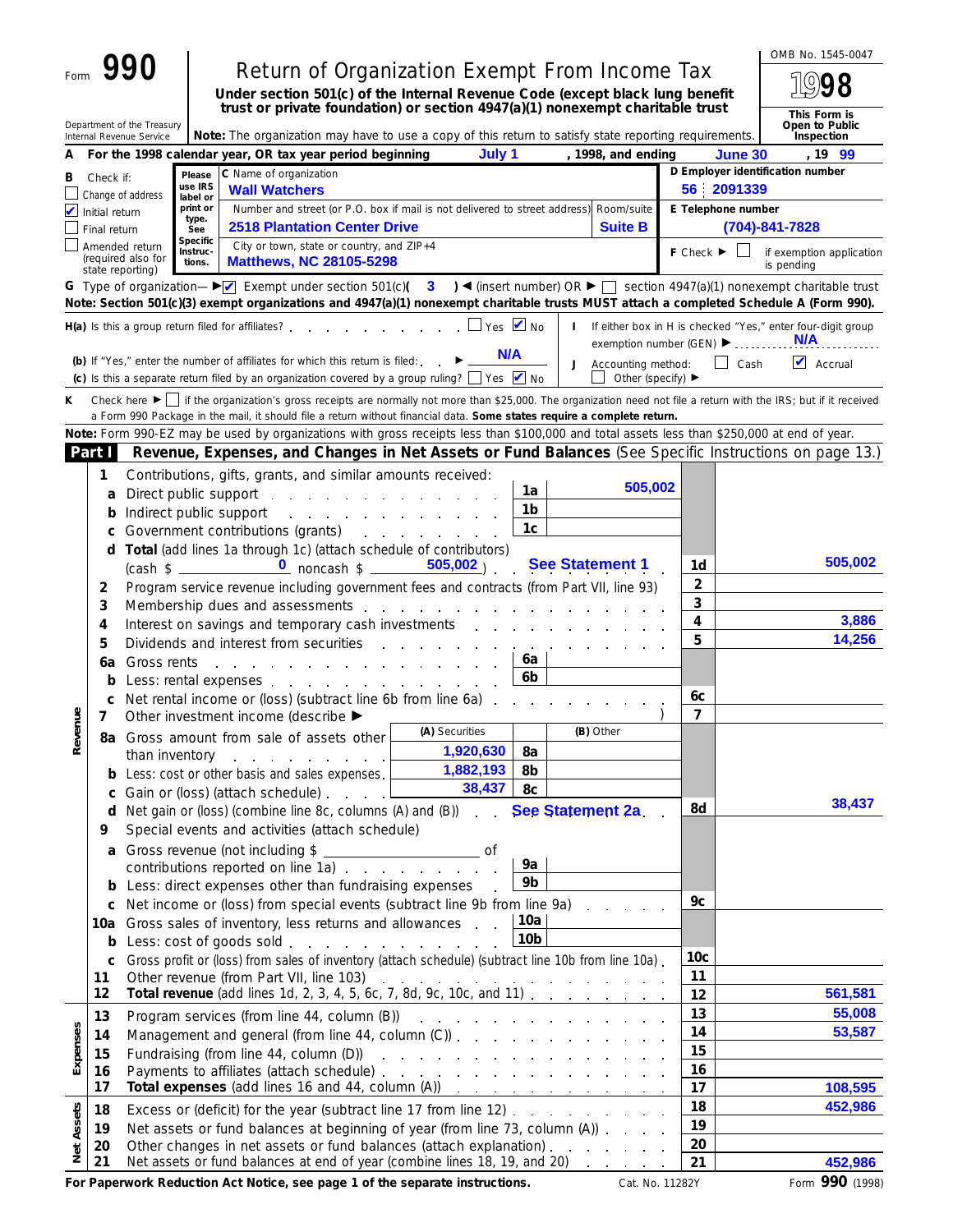|    | Do not include amounts reported on line<br>6b, 8b, 9b, 10b, or 16 of Part I.                                                                                                                                                   |                 | (A) Total | (B) Program<br>services | (C) Management<br>and general | (D) Fundraising |
|----|--------------------------------------------------------------------------------------------------------------------------------------------------------------------------------------------------------------------------------|-----------------|-----------|-------------------------|-------------------------------|-----------------|
| 22 | Grants and allocations (attach schedule).                                                                                                                                                                                      |                 |           |                         |                               |                 |
|    | $(cash $ \_$ noncash $$ \_$                                                                                                                                                                                                    | 22              |           |                         |                               |                 |
| 23 | Specific assistance to individuals (attach schedule)                                                                                                                                                                           | 23              |           |                         |                               |                 |
| 24 | Benefits paid to or for members (attach schedule).                                                                                                                                                                             | 24              |           |                         |                               |                 |
| 25 | Compensation of officers, directors, etc.                                                                                                                                                                                      | 25              | 56,176    | 36,514                  | 19,662                        |                 |
| 26 | Other salaries and wages                                                                                                                                                                                                       | 26              | 6,210     | 4,037                   | 2,173                         |                 |
| 27 | Pension plan contributions                                                                                                                                                                                                     | 27              |           |                         |                               |                 |
| 28 | Other employee benefits explorer and the control of the control of the control of the control of the control o                                                                                                                 | 28              | 837       | 544                     | 293                           |                 |
| 29 | Payroll taxes                                                                                                                                                                                                                  | 29              | 5.220     | 3.393                   | 1.827                         |                 |
| 30 | Professional fundraising fees                                                                                                                                                                                                  | 30              |           |                         |                               |                 |
| 31 | Accounting fees                                                                                                                                                                                                                | 31              | 336       |                         | 336                           |                 |
| 32 | Legal fees                                                                                                                                                                                                                     | 32              | 12,470    |                         | 12,470                        |                 |
| 33 | Supplies                                                                                                                                                                                                                       | 33              | 1,974     |                         | 1,974                         |                 |
| 34 | Telephone                                                                                                                                                                                                                      | 34              | 2,920     | 1,898                   | 1,022                         |                 |
| 35 | Postage and shipping research and research and shipping                                                                                                                                                                        | 35              | 389       | 331                     | 58                            |                 |
| 36 | Occupancy experience and the contract of the contract of the contract of the contract of the contract of the contract of the contract of the contract of the contract of the contract of the contract of the contract of the c | 36              | 2,820     | 1,833                   | 987                           |                 |
| 37 | Equipment rental and maintenance                                                                                                                                                                                               | 37              | 104       |                         | 104                           |                 |
| 38 | Printing and publications extended and publications                                                                                                                                                                            | 38              | 6,251     |                         | 6,251                         |                 |
| 39 | Travel                                                                                                                                                                                                                         | 39              | 3,325     | 2,273                   | 1,052                         |                 |
| 40 | Conferences, conventions, and meetings                                                                                                                                                                                         | 40              | 1,680     | 1,680                   |                               |                 |
| 41 | Interest                                                                                                                                                                                                                       | 41              |           |                         |                               |                 |
| 42 | Depreciation, depletion, etc. (attach schedule)                                                                                                                                                                                | 42              | 1,940     | 1,261                   | 679                           |                 |
| 43 | Other expenses (itemize): a                                                                                                                                                                                                    | 43a             | 5,943     | 1,244                   | 4,699                         |                 |
| b  | See Statement 4                                                                                                                                                                                                                | 43 <sub>b</sub> |           |                         |                               |                 |
| c  |                                                                                                                                                                                                                                | 43c             |           |                         |                               |                 |
| d  |                                                                                                                                                                                                                                | 43d             |           |                         |                               |                 |
| e  |                                                                                                                                                                                                                                | 43e             |           |                         |                               |                 |
| 44 | Total functional expenses (add lines 22 through 43) Organizations<br>completing columns (B)-(D), carry these totals to lines 13-15                                                                                             | 44              | 108,595   | 55,008                  | 53,587                        |                 |

| educational campaign and fundraising solicitation?               |  |                                                               |  |  |  |  | II Yes | $\blacksquare$ No |
|------------------------------------------------------------------|--|---------------------------------------------------------------|--|--|--|--|--------|-------------------|
| If "Yes," enter (i) the aggregate amount of these joint costs \$ |  | $\therefore$ (ii) the amount allocated to Program services \$ |  |  |  |  |        |                   |
| (iii) the amount allocated to Management and general \$          |  | ; and (iv) the amount allocated to Fundraising \$             |  |  |  |  |        |                   |
|                                                                  |  |                                                               |  |  |  |  |        |                   |

|              | lii) the amount allocated to Management and general \$<br>, and (b) the amount allocated to Fundraising $\phi$                                                                                                                                                                                                                                                                                                                                |                                                                                                                                                   |
|--------------|-----------------------------------------------------------------------------------------------------------------------------------------------------------------------------------------------------------------------------------------------------------------------------------------------------------------------------------------------------------------------------------------------------------------------------------------------|---------------------------------------------------------------------------------------------------------------------------------------------------|
|              | <b>Part III</b> Statement of Program Service Accomplishments (See Specific Instructions on page 20.)                                                                                                                                                                                                                                                                                                                                          |                                                                                                                                                   |
|              | What is the organization's primary exempt purpose? See Statement 5<br>All organizations must describe their exempt purpose achievements in a clear and concise manner. State the number<br>of clients served, publications issued, etc. Discuss achievements that are not measurable. (Section 501(c)(3) and (4)<br>organizations and 4947(a)(1) nonexempt charitable trusts must also enter the amount of grants and allocations to others.) | <b>Program Service</b><br><b>Expenses</b><br>(Required for 501(c)(3) and<br>$(4)$ orgs., and $4947(a)(1)$<br>trusts; but optional for<br>others.) |
| <sub>2</sub> | <b>MinistryWatch - See Statement 6</b>                                                                                                                                                                                                                                                                                                                                                                                                        |                                                                                                                                                   |
|              | (Grants and allocations \$<br>$\bullet$ )                                                                                                                                                                                                                                                                                                                                                                                                     | 33,005                                                                                                                                            |
|              | thegoodsteward.com - See Statement 7                                                                                                                                                                                                                                                                                                                                                                                                          |                                                                                                                                                   |
|              | (Grants and allocations)<br>$^{\circ}$<br>$\mathbf{0}$ )                                                                                                                                                                                                                                                                                                                                                                                      | 22,003                                                                                                                                            |
| d            | (Grants and allocations \$                                                                                                                                                                                                                                                                                                                                                                                                                    |                                                                                                                                                   |
|              | (Grants and allocations<br>\$<br>e Other program services (attach schedule)<br>(Grants and allocations                                                                                                                                                                                                                                                                                                                                        |                                                                                                                                                   |
|              |                                                                                                                                                                                                                                                                                                                                                                                                                                               |                                                                                                                                                   |
|              | Total of Program Service Expenses (should equal line 44, column (B), Program services).                                                                                                                                                                                                                                                                                                                                                       | 55,008                                                                                                                                            |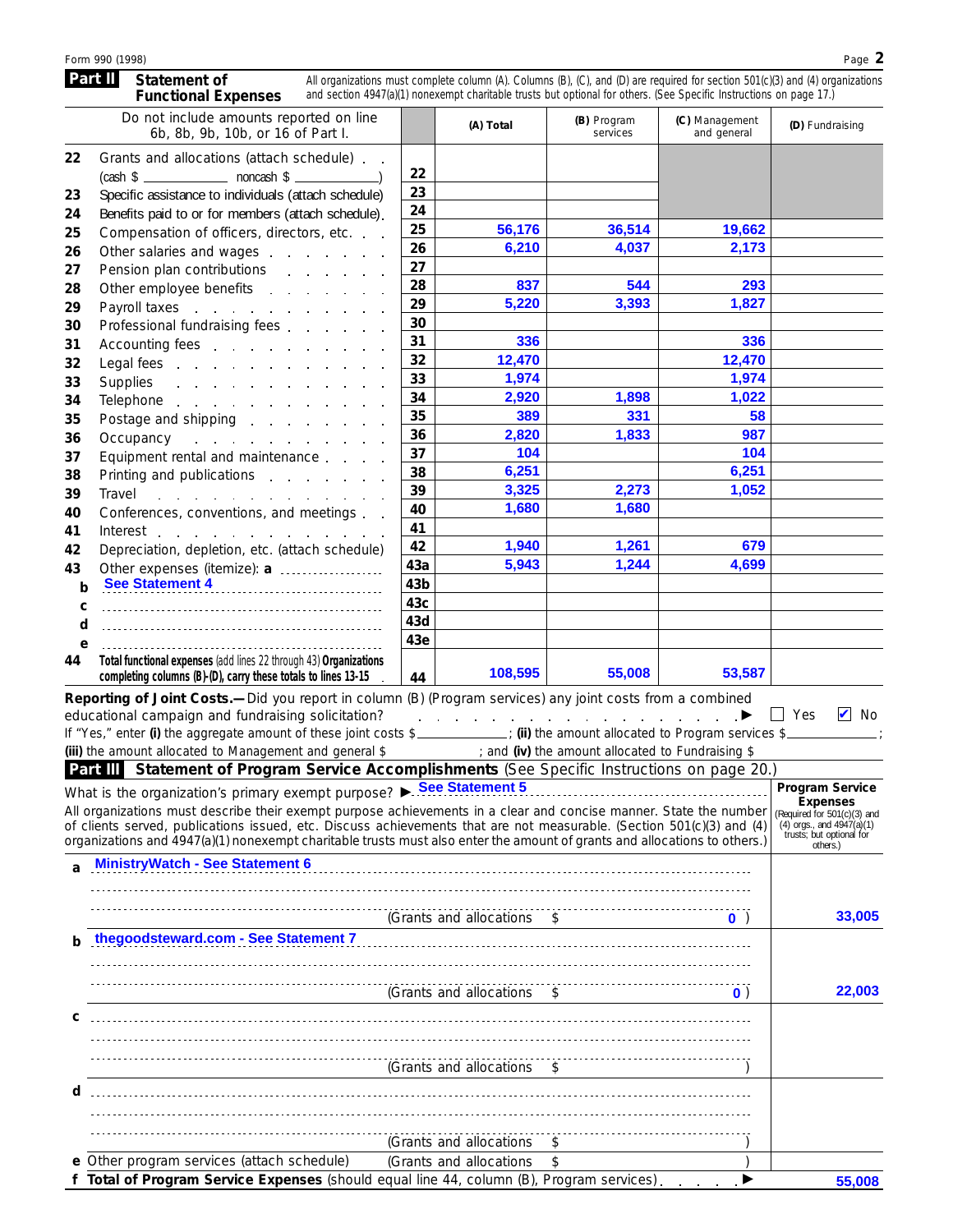|                      | Part IV  | <b>Balance Sheets</b> (See Specific Instructions on page 20.)                                                                                                                                                                                                                  |                                                                     |                                   |                  |                    |
|----------------------|----------|--------------------------------------------------------------------------------------------------------------------------------------------------------------------------------------------------------------------------------------------------------------------------------|---------------------------------------------------------------------|-----------------------------------|------------------|--------------------|
|                      | Note:    | Where required, attached schedules and amounts within the description<br>column should be for end-of-year amounts only.                                                                                                                                                        |                                                                     | (A)<br>Beginning of year          |                  | (B)<br>End of year |
|                      | 45       | Cash-non-interest-bearing                                                                                                                                                                                                                                                      | the contract of the contract of the contract of                     |                                   | 45               | 8,275              |
|                      | 46       | Savings and temporary cash investments experiences and temporary cash investments                                                                                                                                                                                              |                                                                     |                                   | 46               | 127,395            |
|                      |          | 47a Accounts receivable                                                                                                                                                                                                                                                        | 47a                                                                 |                                   |                  |                    |
|                      |          | <b>b</b> Less: allowance for doubtful accounts.                                                                                                                                                                                                                                | 47b                                                                 |                                   | 47c              |                    |
|                      |          |                                                                                                                                                                                                                                                                                | 48a                                                                 |                                   |                  |                    |
|                      |          | 48a Pledges receivable<br><b>b</b> Less: allowance for doubtful accounts.                                                                                                                                                                                                      | 48b                                                                 |                                   | 48c              |                    |
|                      | 49       |                                                                                                                                                                                                                                                                                |                                                                     |                                   | 49               |                    |
|                      | 50       | Receivables from officers, directors, trustees, and key employees                                                                                                                                                                                                              |                                                                     |                                   |                  |                    |
|                      |          |                                                                                                                                                                                                                                                                                |                                                                     |                                   | 50               |                    |
|                      |          | 51a Other notes and loans receivable (attach<br>schedule) expansion and a schedule) and a series are a series and a series and a series are a series and a series and a series of the series of the series of the series of the series of the series of the series of the seri | 51a                                                                 |                                   |                  |                    |
| Assets               |          | <b>b</b> Less: allowance for doubtful accounts                                                                                                                                                                                                                                 | 51b                                                                 |                                   | 51 <sub>c</sub>  |                    |
|                      | 52       | Inventories for sale or use entering the state of the state of the state of the state of the state of the state of the state of the state of the state of the state of the state of the state of the state of the state of the                                                 |                                                                     |                                   | 52               |                    |
|                      | 53       | Prepaid expenses and deferred charges entitled as a set of the set of the set of the set of the set of the set of the set of the set of the set of the set of the set of the set of the set of the set of the set of the set o                                                 |                                                                     |                                   | 53               | 5,498              |
|                      | 54       | Investments-securities (attach schedule)                                                                                                                                                                                                                                       | <b>See Statement 2b</b>                                             |                                   | 54               | 300,000            |
|                      |          | 55a Investments-land, buildings,<br>and<br>equipment: basis                                                                                                                                                                                                                    | 55a                                                                 |                                   |                  |                    |
|                      |          | <b>b</b> Less: accumulated depreciation (attach                                                                                                                                                                                                                                |                                                                     |                                   |                  |                    |
|                      |          | schedule) and a series and a series and a series and a series and a series and a series of the series of the series of the series of the series of the series of the series of the series of the series of the series of the s                                                 | 55 <sub>b</sub>                                                     |                                   | 55c              |                    |
|                      | 56       | Investments-other (attach schedule).                                                                                                                                                                                                                                           | and a straightful contract and straight<br>19,545                   |                                   | 56               |                    |
|                      |          | 57a Land, buildings, and equipment: basis                                                                                                                                                                                                                                      | 57a                                                                 |                                   |                  |                    |
|                      |          | <b>b</b> Less: accumulated depreciation (attach                                                                                                                                                                                                                                | <1,941><br>57 <sub>b</sub>                                          |                                   | 57c              | 17,604             |
|                      | 58       | schedule).<br>Other assets (describe ► System Development Capitalized Costs)                                                                                                                                                                                                   |                                                                     |                                   | 58               | 1,710              |
|                      |          |                                                                                                                                                                                                                                                                                |                                                                     |                                   |                  |                    |
|                      | 59       | Total assets (add lines 45 through 58) (must equal line 74)                                                                                                                                                                                                                    |                                                                     | 59<br>60                          | 460,482<br>7,496 |                    |
|                      | 60       |                                                                                                                                                                                                                                                                                |                                                                     |                                   | 61               |                    |
|                      | 61<br>62 |                                                                                                                                                                                                                                                                                |                                                                     | and the control of the control of | 62               |                    |
|                      | 63       | Deferred revenue et al., and a series are a series and the series of the series of the series of the series of<br>Loans from officers, directors, trustees, and key employees (attach                                                                                          |                                                                     |                                   |                  |                    |
| <b>Liabilities</b>   |          | schedule).<br>de la construcción de la construcción de la construcción de la construcción de la construcción de la construcción de la construcción de la construcción de la construcción de la construcción de la construcción de la constru                                   |                                                                     |                                   | 63               |                    |
|                      |          | 64a Tax-exempt bond liabilities (attach schedule)                                                                                                                                                                                                                              | the contract of the contract of the con-                            |                                   | 64a              |                    |
|                      |          | <b>b</b> Mortgages and other notes payable (attach schedule)                                                                                                                                                                                                                   |                                                                     |                                   | 64b              |                    |
|                      | 65       | Other liabilities (describe ▶ _ ___                                                                                                                                                                                                                                            | <u> 1989 - Johann Stein, mars an deus Amerikaansk kommunister (</u> |                                   | 65               |                    |
|                      | 66       | Total liabilities (add lines 60 through 65)                                                                                                                                                                                                                                    |                                                                     |                                   | 66               | 7,496              |
|                      |          | Organizations that follow SFAS 117, check here ► Ø and complete lines                                                                                                                                                                                                          |                                                                     |                                   |                  |                    |
|                      |          | 67 through 69 and lines 73 and 74.                                                                                                                                                                                                                                             |                                                                     |                                   |                  |                    |
|                      | 67       |                                                                                                                                                                                                                                                                                |                                                                     |                                   | 67               | 452,986            |
|                      | 68       | Temporarily restricted                                                                                                                                                                                                                                                         |                                                                     |                                   | 68<br>69         | 0<br>$\mathbf{0}$  |
|                      | 69       | Permanently restricted                                                                                                                                                                                                                                                         |                                                                     |                                   |                  |                    |
| <b>Fund Balances</b> |          | Organizations that do not follow SFAS 117, check here $\blacktriangleright \Box$ and<br>complete lines 70 through 74.                                                                                                                                                          |                                                                     |                                   |                  |                    |
| $\overline{\sigma}$  | 70       | Capital stock, trust principal, or current funds                                                                                                                                                                                                                               |                                                                     |                                   | 70               |                    |
|                      | 71       | Paid-in or capital surplus, or land, building, and equipment fund.                                                                                                                                                                                                             |                                                                     |                                   | 71               |                    |
|                      | 72       | Retained earnings, endowment, accumulated income, or other funds                                                                                                                                                                                                               |                                                                     |                                   | 72               |                    |
| <b>Net Assets</b>    | 73       | Total net assets or fund balances (add lines 67 through 69 OR lines                                                                                                                                                                                                            |                                                                     |                                   |                  |                    |
|                      |          | 70 through 72; column (A) must equal line 19 and column (B) must                                                                                                                                                                                                               |                                                                     |                                   |                  | 452,986            |
|                      | 74       | Total liabilities and net assets / fund balances (add lines 66 and 73)                                                                                                                                                                                                         |                                                                     |                                   | 73<br>74         | 460,482            |
|                      |          |                                                                                                                                                                                                                                                                                |                                                                     |                                   |                  |                    |

Form 990 is available for public inspection and, for some people, serves as the primary or sole source of information about a particular organization. How the public perceives an organization in such cases may be determined by the information presented on its return. Therefore, please make sure the return is complete and accurate and fully describes, in Part III, the organization's programs and accomplishments.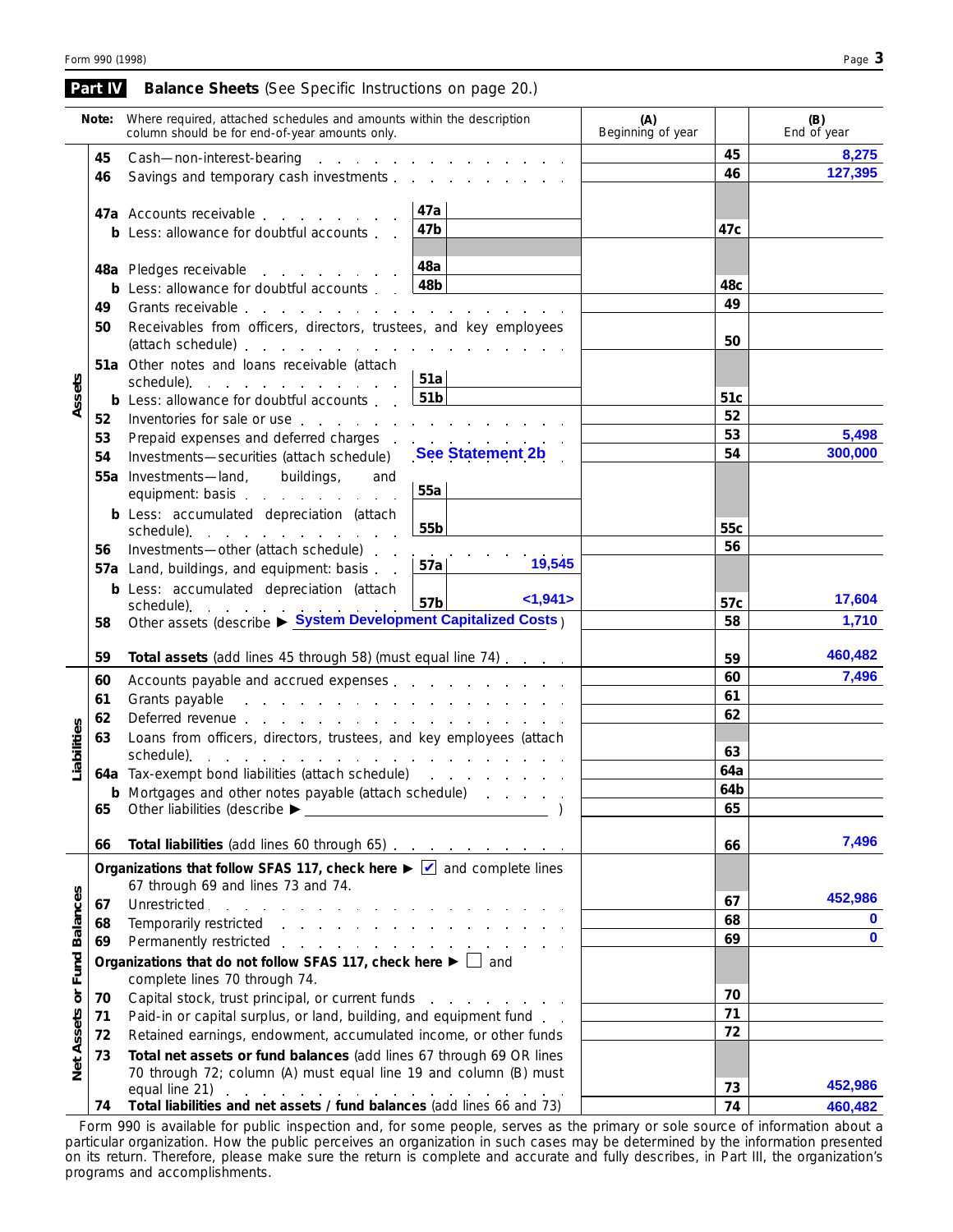|        | Form 990 (1998)                                                                                                                                                                                          |                 |   |         |            |                                                                                                                                                                                     |                                                                                                                                                                  |                                                                           |        | Page 4                                         |
|--------|----------------------------------------------------------------------------------------------------------------------------------------------------------------------------------------------------------|-----------------|---|---------|------------|-------------------------------------------------------------------------------------------------------------------------------------------------------------------------------------|------------------------------------------------------------------------------------------------------------------------------------------------------------------|---------------------------------------------------------------------------|--------|------------------------------------------------|
|        | Part IV-A<br>Reconciliation of Revenue per Audited<br>Financial Statements with Revenue per<br>Return (See Specific Instructions, page 22.)                                                              |                 |   |         |            | Part IV-B                                                                                                                                                                           | Reconciliation of Expenses per Audited<br><b>Financial Statements with Expenses per</b><br>Return                                                                |                                                                           |        |                                                |
| a<br>b | Total revenue, gains, and other support<br>per audited financial statements $\blacktriangleright$<br>Amounts included on line a but not on<br>line 12, Form 990:                                         |                 | a | 580,011 | a<br>b     |                                                                                                                                                                                     | Total expenses and losses per<br>audited financial statements $\qquad \qquad \blacktriangleright$<br>Amounts included on line a but not<br>on line 17, Form 990: |                                                                           | a      | 110,345                                        |
|        | (1) Net unrealized gains<br>on investments $\frac{\$}{}$<br>(2) Donated services<br>and use of facilities $$$<br>(3) Recoveries of prior<br>year grants $\frac{\$}{}$<br>(4) Other (specify):<br><u></u> | 16,680<br>1,750 |   |         | (2)        | (1) Donated services<br>and use of facilities<br>Prior year adjustments<br>reported on line 20,<br>Form 990<br>(3) Losses reported on<br>line 20, Form 990.<br>(4) Other (specify): | \$<br>$\boldsymbol{\mathsf{s}}$<br>$\overline{\mathbf{z}}$                                                                                                       | 1,750                                                                     |        |                                                |
|        | Add amounts on lines (1) through (4) $\blacktriangleright$                                                                                                                                               |                 | b | 18,430  |            |                                                                                                                                                                                     |                                                                                                                                                                  |                                                                           |        |                                                |
| С<br>d | Line a minus line b.<br>Amounts included on line 12,<br>Form 990 but not on line a:                                                                                                                      |                 | c | 561,581 | C<br>d     |                                                                                                                                                                                     | Add amounts on lines (1) through (4)<br>Line a minus line $\mathbf b$<br>Amounts included on line 17,<br>Form 990 but not on line a:                             |                                                                           | b<br>C | 1,750<br>108,595                               |
|        | (1) Investment expenses<br>not included on line<br>6b, Form 990 $\frac{\$}{2}$<br>(2) Other (specify):                                                                                                   |                 |   |         | (1)<br>(2) | Investment expenses<br>not included on line<br>Other (specify):                                                                                                                     | 6b, Form 990. $\frac{\$}{2}$                                                                                                                                     |                                                                           |        |                                                |
|        | Add amounts on lines (1) and (2) $\blacktriangleright$                                                                                                                                                   |                 | d |         |            |                                                                                                                                                                                     | Add amounts on lines (1) and (2) $\blacktriangleright$                                                                                                           |                                                                           | d      |                                                |
| е      | Total revenue per line 12, Form 990<br>(line c plus line d) $\qquad \qquad$                                                                                                                              |                 | e | 561,581 | e          |                                                                                                                                                                                     | Total expenses per line 17, Form 990<br>(line c plus line d) $\qquad \qquad \blacktriangleright$                                                                 |                                                                           | e      | 108,595                                        |
|        | List of Officers, Directors, Trustees, and Key Employees (List each one even if not compensated; see Specific<br>Part V<br>Instructions on page 22.)                                                     |                 |   |         |            |                                                                                                                                                                                     |                                                                                                                                                                  |                                                                           |        |                                                |
|        | (A) Name and address                                                                                                                                                                                     |                 |   |         |            | (B) Title and average hours per<br>week devoted to position                                                                                                                         | (C) Compensation<br>(If not paid, enter<br>-0-.)                                                                                                                 | (D) Contributions to<br>employee benefit plans &<br>deferred compensation |        | (E) Expense<br>account and other<br>allowances |
|        | <b>See Statement 8</b>                                                                                                                                                                                   |                 |   |         |            |                                                                                                                                                                                     |                                                                                                                                                                  |                                                                           |        |                                                |
|        |                                                                                                                                                                                                          |                 |   |         |            |                                                                                                                                                                                     |                                                                                                                                                                  |                                                                           |        |                                                |

Did any officer, director, trustee, or key employee receive aggregate compensation of more than \$100,000 from your organization and all related organizations, of which more than \$10,000 was provided by the related organizations? If "Yes," attach schedule—see Specific Instructions on page 22. **75**

Yes <mark>✔</mark> No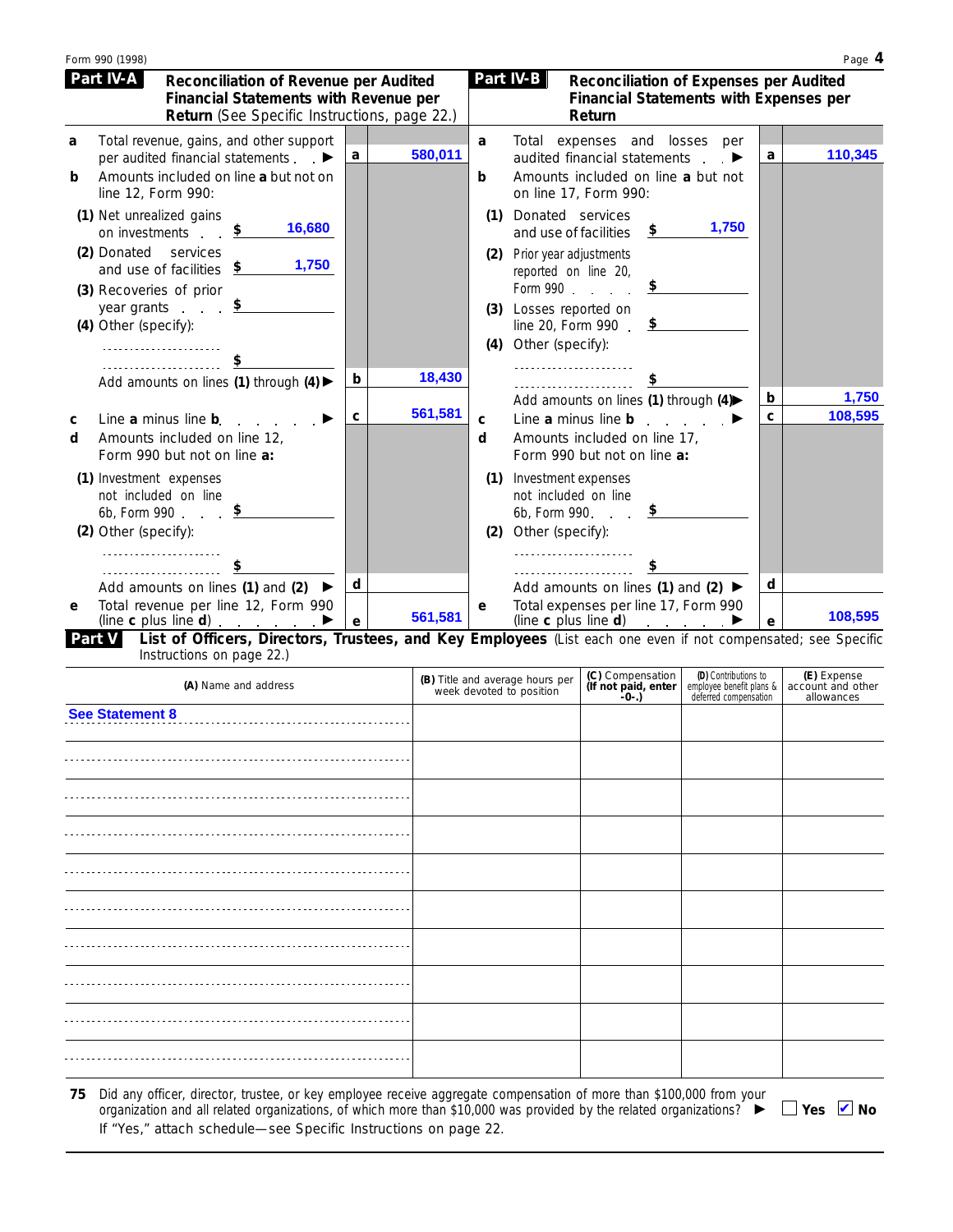|    | Form 990 (1998)                                                                                                                                                                                                                                       |                        |            | Page 5      |
|----|-------------------------------------------------------------------------------------------------------------------------------------------------------------------------------------------------------------------------------------------------------|------------------------|------------|-------------|
|    | Other Information (See Specific Instructions on page 23.)<br>Part VI                                                                                                                                                                                  |                        | <b>Yes</b> | No          |
| 76 | Did the organization engage in any activity not previously reported to the IRS? If "Yes," attach a detailed description of each activity                                                                                                              | 76                     |            | V           |
| 77 | Were any changes made in the organizing or governing documents but not reported to the IRS?                                                                                                                                                           | 77                     |            | $\mathbf v$ |
|    | If "Yes," attach a conformed copy of the changes.                                                                                                                                                                                                     |                        |            |             |
|    | 78a Did the organization have unrelated business gross income of \$1,000 or more during the year covered by this return?                                                                                                                              | 78a<br>78b             |            | V           |
|    |                                                                                                                                                                                                                                                       | 79                     |            | V           |
| 79 | Was there a liquidation, dissolution, termination, or substantial contraction during the year? If "Yes," attach a statement<br>80a Is the organization related (other than by association with a statewide or nationwide organization) through common |                        |            |             |
|    | membership, governing bodies, trustees, officers, etc., to any other exempt or nonexempt organization?                                                                                                                                                | 80a                    |            | ✔           |
|    |                                                                                                                                                                                                                                                       |                        |            |             |
|    | $\ldots$ $\ldots$ $\ldots$ $\ldots$ $\ldots$ $\ldots$ $\ldots$ $\ldots$ and check whether it is $\Box$ exempt OR $\Box$ nonexempt.                                                                                                                    |                        |            |             |
|    | 81a Enter the amount of political expenditures, direct or indirect, as described in the                                                                                                                                                               |                        |            |             |
|    | $\mathbf 0$<br>∣81a                                                                                                                                                                                                                                   |                        |            |             |
|    |                                                                                                                                                                                                                                                       | 81b                    |            | ✔           |
|    | 82a Did the organization receive donated services or the use of materials, equipment, or facilities at no charge                                                                                                                                      | 82a                    | V          |             |
|    | b If "Yes," you may indicate the value of these items here. Do not include this amount                                                                                                                                                                |                        |            |             |
|    | as revenue in Part I or as an expense in Part II. (See instructions for reporting in<br>1,750<br>82b<br>Part III.).                                                                                                                                   |                        |            |             |
|    | <u>.</u><br>83a Did the organization comply with the public inspection requirements for returns and exemption applications?                                                                                                                           | 83a                    | V          |             |
|    | <b>b</b> Did the organization comply with the disclosure requirements relating to quid pro quo contributions?                                                                                                                                         | 83b                    | V          |             |
|    | 84a Did the organization solicit any contributions or gifts that were not tax deductible?                                                                                                                                                             | 84a                    |            |             |
|    | <b>b</b> If "Yes," did the organization include with every solicitation an express statement that such contributions                                                                                                                                  |                        |            |             |
|    |                                                                                                                                                                                                                                                       | 84b                    |            |             |
| 85 | 501(c)(4), (5), or (6) organizations —a Were substantially all dues nondeductible by members?                                                                                                                                                         | 85a<br>85 <sub>b</sub> |            |             |
|    | <b>b</b> Did the organization make only in-house lobbying expenditures of \$2,000 or less?<br>If "Yes" was answered to either 85a or 85b, do not complete 85c through 85h below unless the organization                                               |                        |            |             |
|    | received a waiver for proxy tax owed for the prior year.                                                                                                                                                                                              |                        |            |             |
|    | <b>N/A</b><br>85c<br>c Dues, assessments, and similar amounts from members                                                                                                                                                                            |                        |            |             |
|    | N/A<br>85d<br>d Section 162(e) lobbying and political expenditures example and section 162(e) lobbying and political expenditures                                                                                                                     |                        |            |             |
|    | <b>85e</b><br>e Aggregate nondeductible amount of section 6033(e)(1)(A) dues notices N/A                                                                                                                                                              |                        |            |             |
|    | 85f<br>f Taxable amount of lobbying and political expenditures (line 85d less 85e) N/A                                                                                                                                                                |                        |            |             |
| a  | Does the organization elect to pay the section 6033(e) tax on the amount in 85f?                                                                                                                                                                      | 85g                    |            |             |
|    | h If section 6033(e)(1)(A) dues notices were sent, does the organization agree to add the amount in 85f to its reasonable<br>estimate of dues allocable to nondeductible lobbying and political expenditures for the following tax year? N/A          | 85h                    |            |             |
| 86 | 501(c)(7) organizations.-Enter: a Initiation fees and capital contributions included on<br> 86a                                                                                                                                                       |                        |            |             |
|    | 86b<br><b>b</b> Gross receipts, included on line 12, for public use of club facilities.                                                                                                                                                               |                        |            |             |
| 87 | 501(c)(12) organizations.-Enter:                                                                                                                                                                                                                      |                        |            |             |
|    | <b>N/A</b><br>87a<br>a Gross income from members or shareholders entitled as a series of the contract of the Gross and Gross and Gr                                                                                                                   |                        |            |             |
|    | b Gross income from other sources. (Do not net amounts due or paid to other<br>87b<br>sources against amounts due or received from them.)                                                                                                             |                        |            |             |
| 88 | At any time during the year, did the organization own a 50% or greater interest in a taxable corporation or                                                                                                                                           | 88                     |            | V           |
|    | 89a 501(c)(3) organizations.—Enter: Amount of tax imposed on the organization during the year under:<br>$\mathbf 0$                                                                                                                                   |                        |            |             |
|    | <b>b</b> $501(c)(3)$ and $501(c)(4)$ organizations. - Did the organization engage in any section 4958 excess benefit<br>transaction during the year? If "Yes," attach a statement explaining each transaction<br>and the company of the company       | 89b                    |            | V           |
|    | c Enter: Amount of tax imposed on the organization managers or disqualified persons during the year under                                                                                                                                             |                        |            | $\mathbf 0$ |
|    | d Enter: Amount of tax on line 89c, above, reimbursed by the organization. ▶                                                                                                                                                                          |                        |            | $\mathbf 0$ |
|    | 90a List the states with which a copy of this return is filed <b>b</b> North Carolina <b>Commission</b> List the states with which a copy of this return is filed <b>b</b> North Carolina <b>Commission</b>                                           |                        |            |             |
|    | <b>b</b> Number of employees employed in the pay period that includes March 12, 1998 (See instructions.)<br>The books are in care of $\triangleright$ Chris Hempe <b>Example 20</b> Telephone no. $\triangleright$ (704) 841-7828                     | ∣90b I                 |            | $\mathbf 0$ |
| 91 | Located at <b>&gt;</b> 2518 Plantation Center Drive Suite B Matthews, NC  ZIP + 4 > 28105-5298                                                                                                                                                        |                        |            |             |
| 92 | Section 4947(a)(1) nonexempt charitable trusts filing Form 990 in lieu of Form 1041—Check here $\ldots$                                                                                                                                               |                        |            |             |
|    | and enter the amount of tax-exempt interest received or accrued during the tax year $\therefore$ $\blacktriangleright$   92                                                                                                                           |                        |            | <b>N/A</b>  |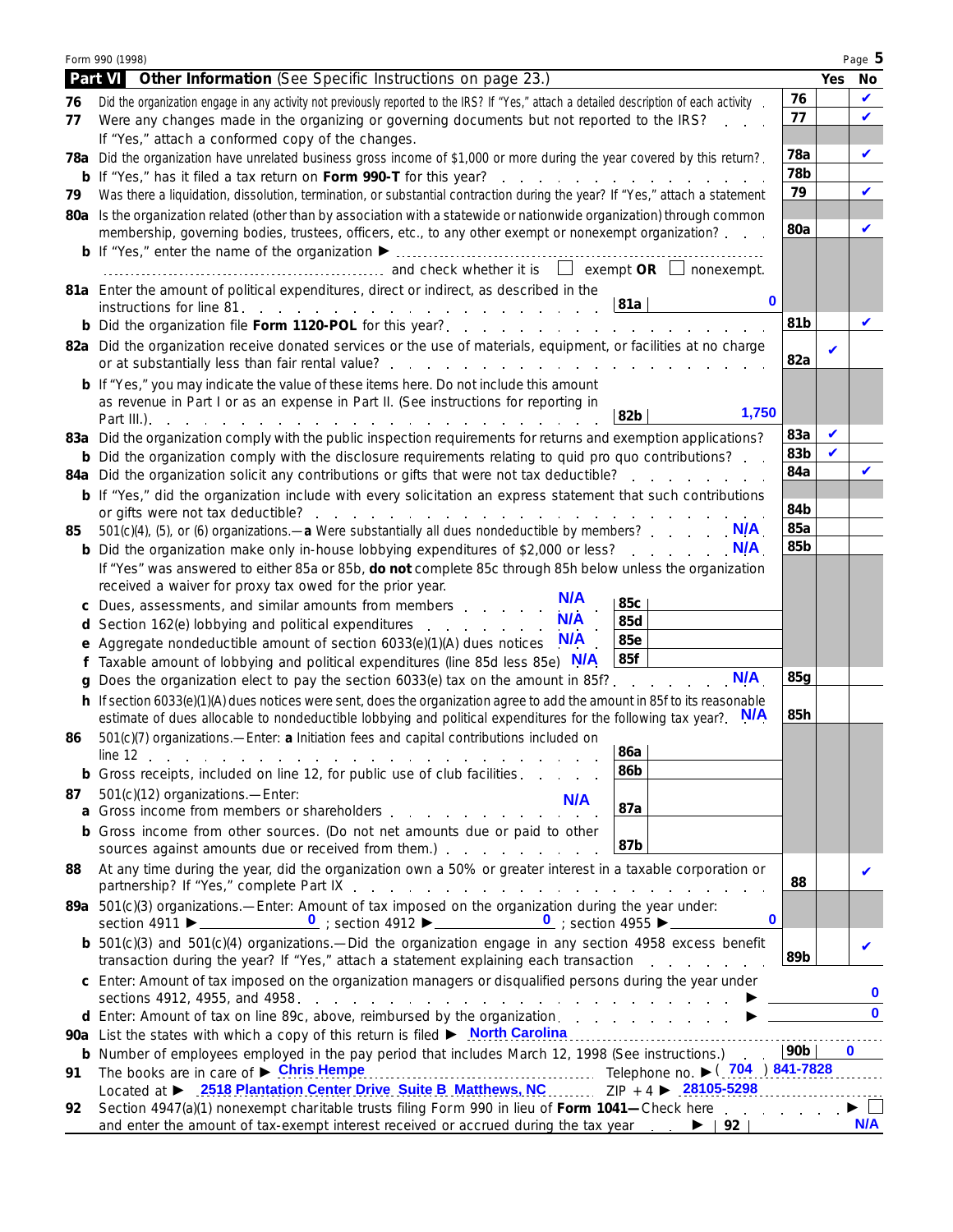| Form 990 (1998)            |                                                                                                                                                                                                                                                                                                                                                                                                                                                                                                        |                    |                                   |                                         |                                                              |                                             | Page $6$                             |
|----------------------------|--------------------------------------------------------------------------------------------------------------------------------------------------------------------------------------------------------------------------------------------------------------------------------------------------------------------------------------------------------------------------------------------------------------------------------------------------------------------------------------------------------|--------------------|-----------------------------------|-----------------------------------------|--------------------------------------------------------------|---------------------------------------------|--------------------------------------|
| Part VII                   | Analysis of Income-Producing Activities (See Specific Instructions on page 27.)                                                                                                                                                                                                                                                                                                                                                                                                                        |                    |                                   |                                         |                                                              |                                             |                                      |
| indicated.                 | Enter gross amounts unless otherwise                                                                                                                                                                                                                                                                                                                                                                                                                                                                   |                    | (A)                               | Unrelated business income<br>(B)        | (C)                                                          | Excluded by section 512, 513, or 514<br>(D) | (E)<br>Related or<br>exempt function |
| 93                         | Program service revenue:                                                                                                                                                                                                                                                                                                                                                                                                                                                                               |                    | Business code                     | Amount                                  | Exclusion code                                               | Amount                                      | income                               |
|                            | $a \fbox{$                                                                                                                                                                                                                                                                                                                                                                                                                                                                                             |                    |                                   |                                         |                                                              |                                             |                                      |
| b                          | <u> 1980 - Johann Barn, fransk politik amerikansk politik (</u>                                                                                                                                                                                                                                                                                                                                                                                                                                        |                    |                                   |                                         |                                                              |                                             |                                      |
| C                          | <u> 1989 - Andrea Stadt, fransk politik (d. 1989)</u>                                                                                                                                                                                                                                                                                                                                                                                                                                                  |                    |                                   |                                         |                                                              |                                             |                                      |
| d                          | <u>state and the state of the state of the state of the state of the state of the state of the state of the state of the state of the state of the state of the state of the state of the state of the state of the state of the</u>                                                                                                                                                                                                                                                                   |                    |                                   |                                         |                                                              |                                             |                                      |
| е<br>f                     | Medicare/Medicaid payments                                                                                                                                                                                                                                                                                                                                                                                                                                                                             |                    |                                   |                                         |                                                              |                                             |                                      |
| q                          | Fees and contracts from government agencies                                                                                                                                                                                                                                                                                                                                                                                                                                                            |                    |                                   |                                         |                                                              |                                             |                                      |
| 94                         | Membership dues and assessments<br>$\sim 10^{11}$ km $^{-1}$                                                                                                                                                                                                                                                                                                                                                                                                                                           |                    |                                   |                                         |                                                              |                                             |                                      |
| 95                         | Interest on savings and temporary cash investments                                                                                                                                                                                                                                                                                                                                                                                                                                                     |                    |                                   |                                         | 14                                                           | 3,886                                       |                                      |
| 96                         | Dividends and interest from securities                                                                                                                                                                                                                                                                                                                                                                                                                                                                 |                    |                                   |                                         | 14                                                           | 14,256                                      |                                      |
| 97                         | Net rental income or (loss) from real estate:                                                                                                                                                                                                                                                                                                                                                                                                                                                          |                    |                                   |                                         |                                                              |                                             |                                      |
| a                          | debt-financed property                                                                                                                                                                                                                                                                                                                                                                                                                                                                                 |                    |                                   |                                         |                                                              |                                             |                                      |
| b<br>98                    | not debt-financed property<br>Net rental income or (loss) from personal property                                                                                                                                                                                                                                                                                                                                                                                                                       |                    |                                   |                                         |                                                              |                                             |                                      |
| 99                         | Other investment income                                                                                                                                                                                                                                                                                                                                                                                                                                                                                |                    |                                   |                                         |                                                              |                                             |                                      |
| 100                        | Gain or (loss) from sales of assets other than inventory                                                                                                                                                                                                                                                                                                                                                                                                                                               |                    |                                   |                                         | 18                                                           | 38,437                                      |                                      |
| 101                        | Net income or (loss) from special events                                                                                                                                                                                                                                                                                                                                                                                                                                                               |                    |                                   |                                         |                                                              |                                             |                                      |
| 102                        | Gross profit or (loss) from sales of inventory.                                                                                                                                                                                                                                                                                                                                                                                                                                                        |                    |                                   |                                         |                                                              |                                             |                                      |
| 103                        | Other revenue: a                                                                                                                                                                                                                                                                                                                                                                                                                                                                                       |                    |                                   |                                         |                                                              |                                             |                                      |
| b                          | the control of the control of the control of the control of the control of                                                                                                                                                                                                                                                                                                                                                                                                                             |                    |                                   |                                         |                                                              |                                             |                                      |
| С                          | <u> 1989 - Johann Harry Harry Harry Harry Harry Harry Harry Harry Harry Harry Harry Harry Harry Harry Harry Harry</u>                                                                                                                                                                                                                                                                                                                                                                                  |                    |                                   |                                         |                                                              |                                             |                                      |
| d                          | <u> 1989 - Johann Harry Harry Harry Harry Harry Harry Harry Harry Harry Harry Harry Harry Harry Harry Harry Harry</u><br>$e \qquad \qquad$                                                                                                                                                                                                                                                                                                                                                             |                    |                                   |                                         |                                                              |                                             |                                      |
|                            | <b>104</b> Subtotal (add columns $(B)$ , $(D)$ , and $(E)$ ) $\ldots$                                                                                                                                                                                                                                                                                                                                                                                                                                  |                    | the control of the control of the | <u> 1980 - Johann Barbara, martxa a</u> |                                                              | 56,579                                      |                                      |
| Part VIII<br>Line No.<br>▼ | <b>105 Total</b> (add line 104, columns $(B)$ , $(D)$ , and $(E)$ )<br>Note: (Line 105 plus line 1d, Part I, should equal the amount on line 12, Part I.)<br>Relationship of Activities to the Accomplishment of Exempt Purposes (See Specific Instructions on page 28.)<br>Explain how each activity for which income is reported in column (E) of Part VII contributed importantly to the accomplishment<br>of the organization's exempt purposes (other than by providing funds for such purposes). |                    |                                   |                                         | $\mathbb{R}$ . The set of the set of $\blacktriangleright$   |                                             | 56,579                               |
|                            |                                                                                                                                                                                                                                                                                                                                                                                                                                                                                                        |                    |                                   |                                         |                                                              |                                             |                                      |
|                            | N/A                                                                                                                                                                                                                                                                                                                                                                                                                                                                                                    |                    |                                   |                                         |                                                              |                                             |                                      |
|                            |                                                                                                                                                                                                                                                                                                                                                                                                                                                                                                        |                    |                                   |                                         |                                                              |                                             |                                      |
|                            |                                                                                                                                                                                                                                                                                                                                                                                                                                                                                                        |                    |                                   |                                         |                                                              |                                             |                                      |
|                            |                                                                                                                                                                                                                                                                                                                                                                                                                                                                                                        |                    |                                   |                                         |                                                              |                                             |                                      |
|                            |                                                                                                                                                                                                                                                                                                                                                                                                                                                                                                        |                    |                                   |                                         |                                                              |                                             |                                      |
|                            |                                                                                                                                                                                                                                                                                                                                                                                                                                                                                                        |                    |                                   |                                         |                                                              |                                             |                                      |
|                            |                                                                                                                                                                                                                                                                                                                                                                                                                                                                                                        |                    |                                   |                                         |                                                              |                                             |                                      |
|                            |                                                                                                                                                                                                                                                                                                                                                                                                                                                                                                        |                    |                                   |                                         |                                                              |                                             |                                      |
| Part IX                    | Information Regarding Taxable Subsidiaries (Complete this Part if the "Yes" box on line 88 is checked.)                                                                                                                                                                                                                                                                                                                                                                                                |                    |                                   |                                         |                                                              |                                             |                                      |
|                            | Name, address, and employer identification                                                                                                                                                                                                                                                                                                                                                                                                                                                             | Percentage of      |                                   | Nature of                               |                                                              | Total                                       | End-of-year                          |
|                            | number of corporation or partnership                                                                                                                                                                                                                                                                                                                                                                                                                                                                   | ownership interest |                                   | business activities                     |                                                              | income                                      | assets                               |
| N/A                        |                                                                                                                                                                                                                                                                                                                                                                                                                                                                                                        |                    | %                                 |                                         |                                                              |                                             |                                      |
|                            |                                                                                                                                                                                                                                                                                                                                                                                                                                                                                                        |                    | %                                 |                                         |                                                              |                                             |                                      |
|                            |                                                                                                                                                                                                                                                                                                                                                                                                                                                                                                        |                    | %                                 |                                         |                                                              |                                             |                                      |
|                            | Under penalties of perjury, I declare that I have examined this return, including accompanying schedules and statements, and to the best of my knowledge                                                                                                                                                                                                                                                                                                                                               |                    | %                                 |                                         |                                                              |                                             |                                      |
| <b>Please</b><br>Sign      | and belief, it is true, correct, and complete. Declaration of preparer (other than officer) is based on all information of which preparer has any knowledge.<br>(See General Instruction U, on page 12.)                                                                                                                                                                                                                                                                                               |                    | 11/9/99                           |                                         |                                                              |                                             |                                      |
| Here                       | Signature of officer                                                                                                                                                                                                                                                                                                                                                                                                                                                                                   |                    | Date                              |                                         | <b>Mark Long, President</b><br>Type or print name and title. |                                             |                                      |
|                            |                                                                                                                                                                                                                                                                                                                                                                                                                                                                                                        |                    |                                   | Date                                    | Check if                                                     | Preparer's SSN                              |                                      |
| Paid                       | Preparer's<br>signature                                                                                                                                                                                                                                                                                                                                                                                                                                                                                |                    |                                   |                                         | self-<br>employed $\blacktriangleright$                      |                                             |                                      |
| Preparer's<br>Use Only     | Firm's name (or                                                                                                                                                                                                                                                                                                                                                                                                                                                                                        |                    |                                   |                                         | EIN                                                          |                                             |                                      |
|                            | yours if self-employed)<br>and address                                                                                                                                                                                                                                                                                                                                                                                                                                                                 |                    |                                   |                                         | $ZIP + 4$                                                    |                                             |                                      |
|                            |                                                                                                                                                                                                                                                                                                                                                                                                                                                                                                        | ⊛                  |                                   |                                         |                                                              |                                             |                                      |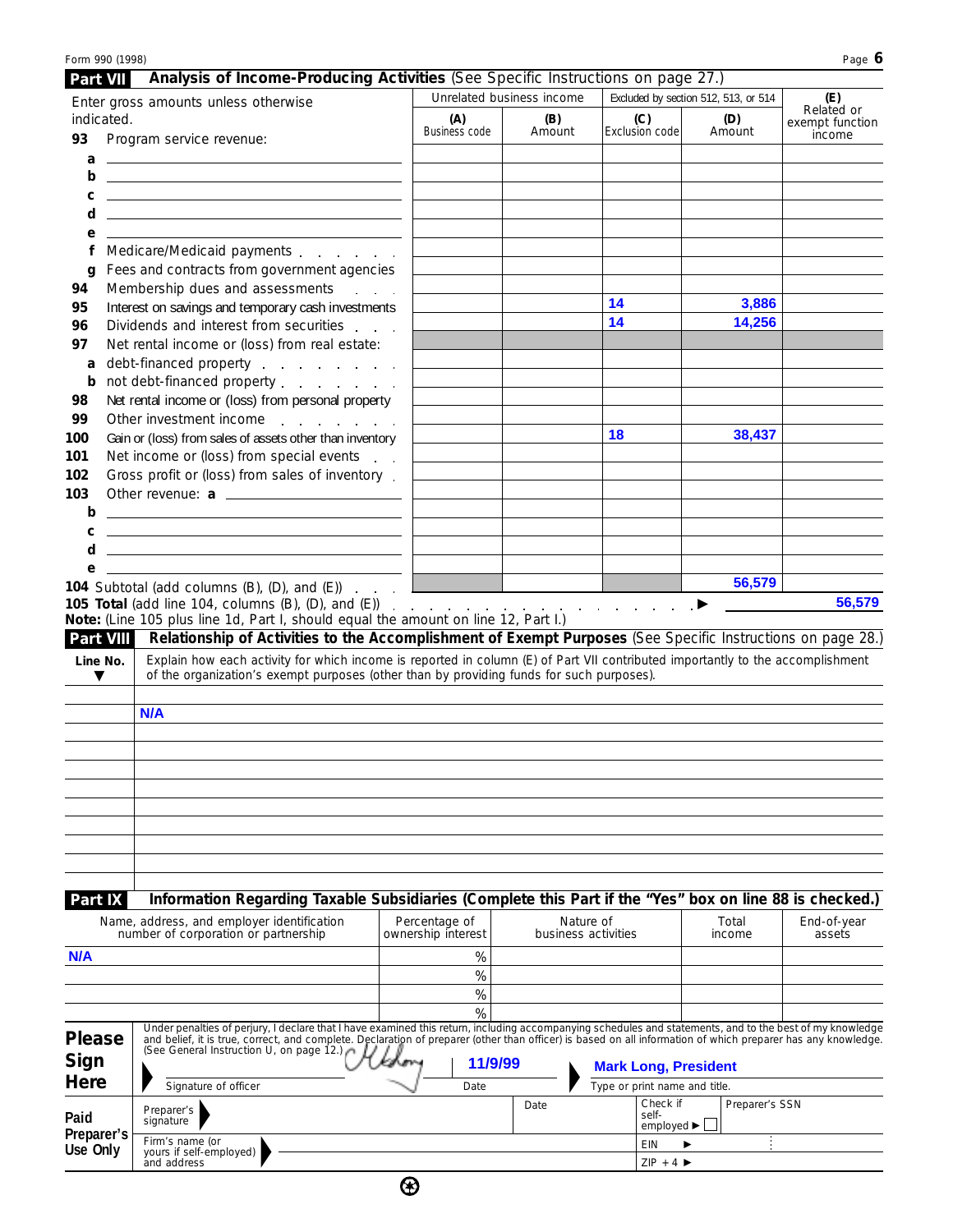| <b>SCHEDULE A</b>                                      |  |                                                                                                                                                                                                         | Organization Exempt Under Section 501(c)(3)                                                  |                  | OMB No. 1545-0047                                                         |                                                |  |
|--------------------------------------------------------|--|---------------------------------------------------------------------------------------------------------------------------------------------------------------------------------------------------------|----------------------------------------------------------------------------------------------|------------------|---------------------------------------------------------------------------|------------------------------------------------|--|
| (Form 990)                                             |  |                                                                                                                                                                                                         | (Except Private Foundation) and Section 501(e), 501(f), 501(k),                              |                  |                                                                           |                                                |  |
|                                                        |  |                                                                                                                                                                                                         | 501(n), or Section 4947(a)(1) Nonexempt Charitable Trust<br><b>Supplementary Information</b> |                  |                                                                           | 1998                                           |  |
| Department of the Treasury<br>Internal Revenue Service |  | See separate instructions.<br>Must be completed by the above organizations and attached to their Form 990 or 990-EZ.                                                                                    |                                                                                              |                  |                                                                           |                                                |  |
| Name of the organization<br><b>Wall Watchers</b>       |  |                                                                                                                                                                                                         |                                                                                              |                  | <b>Employer identification number</b><br>56 2091339                       |                                                |  |
| Part I                                                 |  | Compensation of the Five Highest Paid Employees Other Than Officers, Directors, and Trustees<br>(See instructions on page 1. List each one. If there are none, enter "None.")                           |                                                                                              |                  |                                                                           |                                                |  |
|                                                        |  | (a) Name and address of each employee paid more<br>than \$50,000                                                                                                                                        | (b) Title and average hours<br>per week devoted to position                                  | (c) Compensation | (d) Contributions to<br>employee benefit plans &<br>deferred compensation | (e) Expense<br>account and other<br>allowances |  |
| <b>None</b>                                            |  |                                                                                                                                                                                                         |                                                                                              |                  |                                                                           |                                                |  |
|                                                        |  |                                                                                                                                                                                                         |                                                                                              |                  |                                                                           |                                                |  |
|                                                        |  |                                                                                                                                                                                                         |                                                                                              |                  |                                                                           |                                                |  |
|                                                        |  |                                                                                                                                                                                                         |                                                                                              |                  |                                                                           |                                                |  |
|                                                        |  |                                                                                                                                                                                                         |                                                                                              |                  |                                                                           |                                                |  |
|                                                        |  |                                                                                                                                                                                                         |                                                                                              |                  |                                                                           |                                                |  |
|                                                        |  |                                                                                                                                                                                                         |                                                                                              |                  |                                                                           |                                                |  |
|                                                        |  |                                                                                                                                                                                                         |                                                                                              |                  |                                                                           |                                                |  |
|                                                        |  |                                                                                                                                                                                                         |                                                                                              |                  |                                                                           |                                                |  |
|                                                        |  |                                                                                                                                                                                                         |                                                                                              |                  |                                                                           |                                                |  |
|                                                        |  | Total number of other employees paid over<br>$$50,000$<br>▶                                                                                                                                             | 0                                                                                            |                  |                                                                           |                                                |  |
| Part II                                                |  | Compensation of the Five Highest Paid Independent Contractors for Professional Services<br>(See instructions on page 1. List each one (whether individuals or firms). If there are none, enter "None.") |                                                                                              |                  |                                                                           |                                                |  |
|                                                        |  | (a) Name and address of each independent contractor paid more than \$50,000                                                                                                                             |                                                                                              |                  | (b) Type of service                                                       | (c) Compensation                               |  |
| <b>None</b>                                            |  |                                                                                                                                                                                                         |                                                                                              |                  |                                                                           |                                                |  |
|                                                        |  |                                                                                                                                                                                                         |                                                                                              |                  |                                                                           |                                                |  |
|                                                        |  |                                                                                                                                                                                                         |                                                                                              |                  |                                                                           |                                                |  |
|                                                        |  |                                                                                                                                                                                                         |                                                                                              |                  |                                                                           |                                                |  |
|                                                        |  |                                                                                                                                                                                                         |                                                                                              |                  |                                                                           |                                                |  |
|                                                        |  |                                                                                                                                                                                                         |                                                                                              |                  |                                                                           |                                                |  |
|                                                        |  |                                                                                                                                                                                                         |                                                                                              |                  |                                                                           |                                                |  |
|                                                        |  |                                                                                                                                                                                                         |                                                                                              |                  |                                                                           |                                                |  |
|                                                        |  |                                                                                                                                                                                                         |                                                                                              |                  |                                                                           |                                                |  |
|                                                        |  |                                                                                                                                                                                                         |                                                                                              |                  |                                                                           |                                                |  |
|                                                        |  | Total number of others receiving over \$50,000 for<br>professional services expansion and the control of the control of the control of the control of the control of                                    | 0                                                                                            |                  |                                                                           |                                                |  |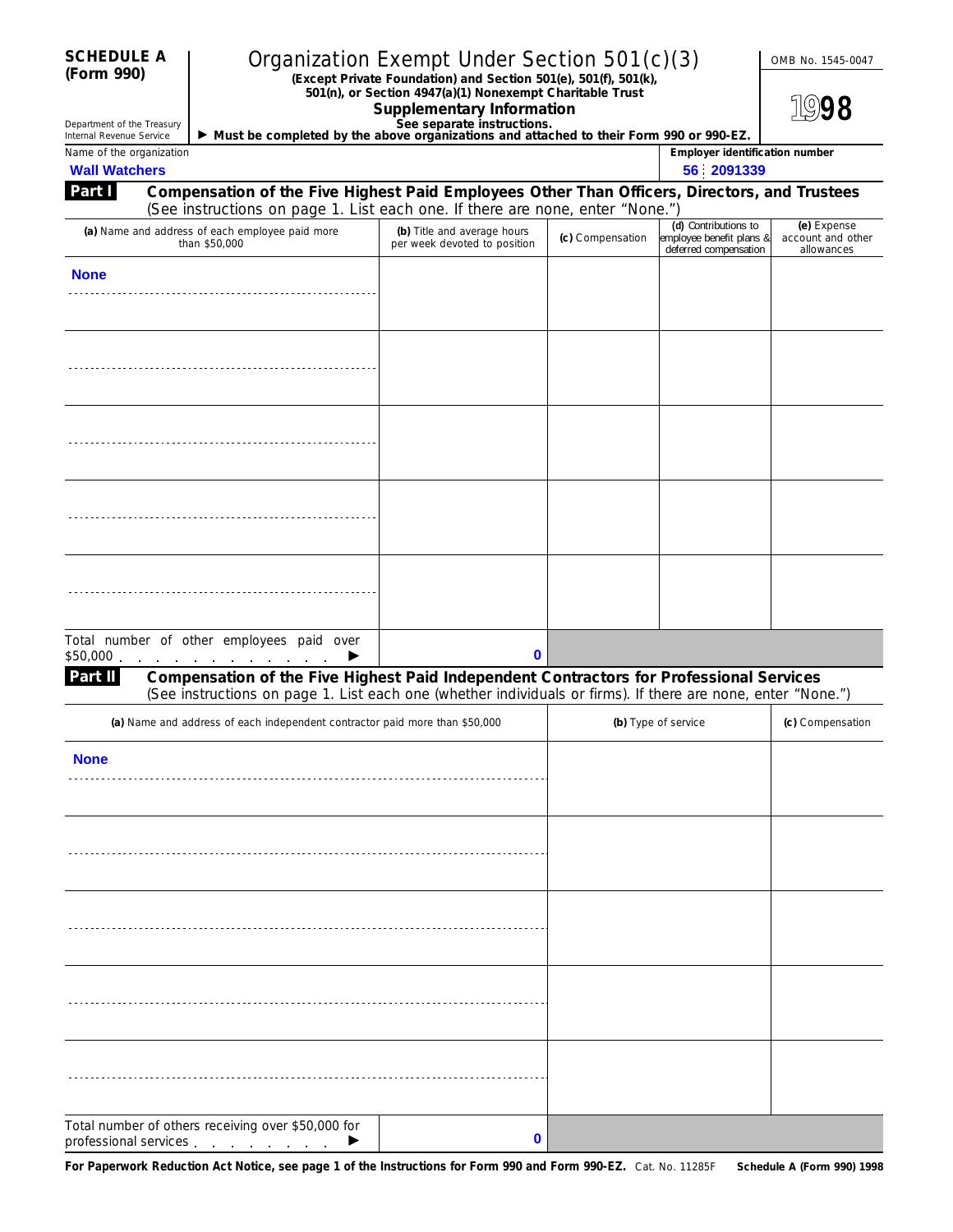|             |         | Schedule A (Form 990) 1998                                                                                                                                                                                                                                                                                                                                                                                                                                                                                                                                                                                                              |                               |     | Page 2 |
|-------------|---------|-----------------------------------------------------------------------------------------------------------------------------------------------------------------------------------------------------------------------------------------------------------------------------------------------------------------------------------------------------------------------------------------------------------------------------------------------------------------------------------------------------------------------------------------------------------------------------------------------------------------------------------------|-------------------------------|-----|--------|
| Part III    |         | <b>Statements About Activities</b>                                                                                                                                                                                                                                                                                                                                                                                                                                                                                                                                                                                                      |                               | Yes | No     |
| 1           |         | During the year, has the organization attempted to influence national, state, or local legislation, including any<br>attempt to influence public opinion on a legislative matter or referendum?                                                                                                                                                                                                                                                                                                                                                                                                                                         | 1<br><b>N/A</b>               |     | V      |
|             |         | If "Yes," enter the total expenses paid or incurred in connection with the lobbying activities ▶ \$ ___<br>Organizations that made an election under section 501(h) by filing Form 5768 must complete Part VI-A. Other<br>organizations checking "Yes," must complete Part VI-B AND attach a statement giving a detailed description of<br>the lobbying activities.                                                                                                                                                                                                                                                                     |                               |     |        |
| 2           |         | During the year, has the organization, either directly or indirectly, engaged in any of the following acts with any<br>of its trustees, directors, officers, creators, key employees, or members of their families, or with any taxable<br>organization with which any such person is affiliated as an officer, director, trustee, majority owner, or principal<br>beneficiary:                                                                                                                                                                                                                                                         |                               |     |        |
|             |         | Sale, exchange, or leasing of property?<br>the contract of the contract of the                                                                                                                                                                                                                                                                                                                                                                                                                                                                                                                                                          | 2a                            |     |        |
|             |         | Lending of money or other extension of credit?                                                                                                                                                                                                                                                                                                                                                                                                                                                                                                                                                                                          | 2b                            |     | ✔      |
| с           |         | <b>See Statement 9</b><br>Furnishing of goods, services, or facilities?                                                                                                                                                                                                                                                                                                                                                                                                                                                                                                                                                                 | 2с                            | V   |        |
|             |         | <b>See Statement 9</b><br>Payment of compensation (or payment or reimbursement of expenses if more than \$1,000)?                                                                                                                                                                                                                                                                                                                                                                                                                                                                                                                       | 2d                            | V   |        |
| е           |         |                                                                                                                                                                                                                                                                                                                                                                                                                                                                                                                                                                                                                                         | 2e                            |     | V      |
|             |         | If the answer to any question is "Yes," attach a detailed statement explaining the transactions.                                                                                                                                                                                                                                                                                                                                                                                                                                                                                                                                        |                               |     |        |
| 3<br>4a     |         | Does the organization make grants for scholarships, fellowships, student loans, etc.?                                                                                                                                                                                                                                                                                                                                                                                                                                                                                                                                                   | 3<br>4a                       |     |        |
|             |         | Attach a statement to explain how the organization determines that individuals or organizations receiving grants<br>or loans from it in furtherance of its charitable programs qualify to receive payments. (See instructions on page 2.)                                                                                                                                                                                                                                                                                                                                                                                               |                               |     |        |
|             | Part IV | <b>See Statement 10</b><br>Reason for Non-Private Foundation Status (See instructions on pages 2 through 4.)                                                                                                                                                                                                                                                                                                                                                                                                                                                                                                                            |                               |     |        |
|             |         | The organization is not a private foundation because it is: (Please check only ONE applicable box.)                                                                                                                                                                                                                                                                                                                                                                                                                                                                                                                                     |                               |     |        |
| 5<br>6      |         | A church, convention of churches, or association of churches. Section 170(b)(1)(A)(i).<br>A school. Section 170(b)(1)(A)(ii). (Also complete Part V, page 4.)                                                                                                                                                                                                                                                                                                                                                                                                                                                                           |                               |     |        |
| 7           |         | A hospital or a cooperative hospital service organization. Section 170(b)(1)(A)(iii).                                                                                                                                                                                                                                                                                                                                                                                                                                                                                                                                                   |                               |     |        |
| 8<br>9      |         | A Federal, state, or local government or governmental unit. Section 170(b)(1)(A)(v).<br>A medical research organization operated in conjunction with a hospital. Section 170(b)(1)(A)(iii). Enter the hospital's name, city,                                                                                                                                                                                                                                                                                                                                                                                                            |                               |     |        |
|             |         |                                                                                                                                                                                                                                                                                                                                                                                                                                                                                                                                                                                                                                         |                               |     |        |
| 10          |         | $\Box$ An organization operated for the benefit of a college or university owned or operated by a governmental unit. Section 170(b)(1)(A)(iv).<br>(Also complete the Support Schedule in Part IV-A.)                                                                                                                                                                                                                                                                                                                                                                                                                                    |                               |     |        |
|             |         | 11a An organization that normally receives a substantial part of its support from a governmental unit or from the general public.<br>Section 170(b)(1)(A)(vi). (Also complete the Support Schedule in Part IV-A.)                                                                                                                                                                                                                                                                                                                                                                                                                       |                               |     |        |
| 11b ∐<br>12 |         | A community trust. Section 170(b)(1)(A)(vi). (Also complete the Support Schedule in Part IV-A.)<br>An organization that normally receives: (1) more than 331/ <sub>3</sub> % of its support from contributions, membership fees, and gross<br>receipts from activities related to its charitable, etc., functions-subject to certain exceptions, and (2) no more than 331/3% of<br>its support from gross investment income and unrelated business taxable income (less section 511 tax) from businesses acquired<br>by the organization after June 30, 1975. See section 509(a)(2). (Also complete the Support Schedule in Part IV-A.) |                               |     |        |
| 13          |         | An organization that is not controlled by any disqualified persons (other than foundation managers) and supports organizations<br>described in: (1) lines 5 through 12 above; or (2) section 501(c)(4), (5), or (6), if they meet the test of section 509(a)(2). (See<br>section 509(a)(3).)                                                                                                                                                                                                                                                                                                                                            |                               |     |        |
|             |         | Provide the following information about the supported organizations. (See instructions on page 4.)                                                                                                                                                                                                                                                                                                                                                                                                                                                                                                                                      |                               |     |        |
|             |         | (a) Name(s) of supported organization(s)                                                                                                                                                                                                                                                                                                                                                                                                                                                                                                                                                                                                | (b) Line number<br>from above |     |        |
|             |         |                                                                                                                                                                                                                                                                                                                                                                                                                                                                                                                                                                                                                                         |                               |     |        |
|             |         |                                                                                                                                                                                                                                                                                                                                                                                                                                                                                                                                                                                                                                         |                               |     |        |
|             |         |                                                                                                                                                                                                                                                                                                                                                                                                                                                                                                                                                                                                                                         |                               |     |        |

14 **An organization organized and operated to test for public safety. Section 509(a)(4). (See instructions on page 4.)**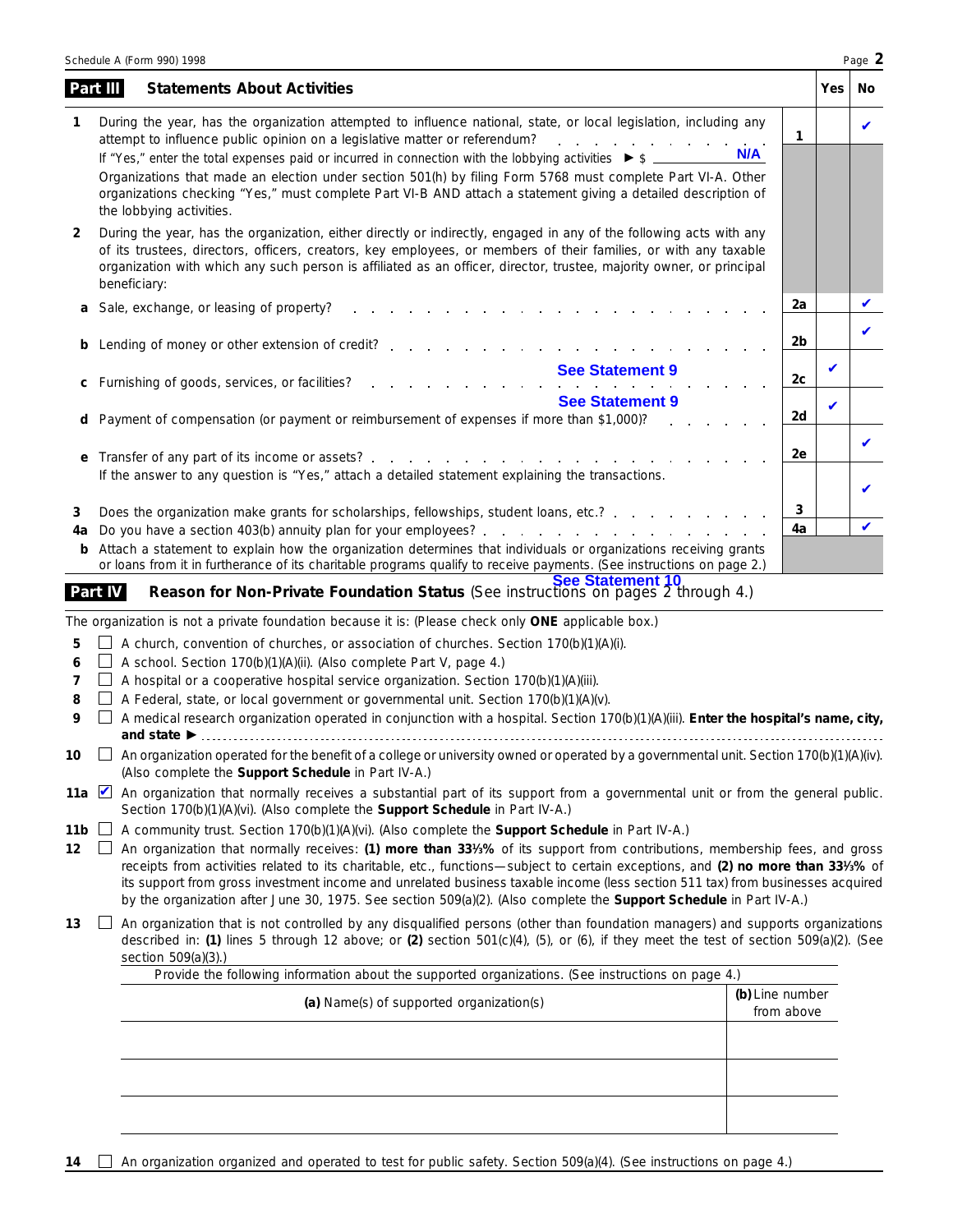|    | <b>Part IV-A</b> Support Schedule (Complete only if you checked a box on line 10, 11, or 12.) Use cash method of accounting.<br>Note: You may use the worksheet in the instructions for converting from the accrual to the cash method of accounting.                                                                                                                                                                                                                                                                                    |                               |                                   |                                   |          |              |
|----|------------------------------------------------------------------------------------------------------------------------------------------------------------------------------------------------------------------------------------------------------------------------------------------------------------------------------------------------------------------------------------------------------------------------------------------------------------------------------------------------------------------------------------------|-------------------------------|-----------------------------------|-----------------------------------|----------|--------------|
|    | Calendar year (or fiscal year beginning in) ▶                                                                                                                                                                                                                                                                                                                                                                                                                                                                                            | (a) 1997                      | (b) 1996                          | (c) 1995                          | (d) 1994 | (e) Total    |
| 15 | Gifts, grants, and contributions received. (Do                                                                                                                                                                                                                                                                                                                                                                                                                                                                                           |                               |                                   |                                   |          |              |
|    | not include unusual grants. See line 28.). .                                                                                                                                                                                                                                                                                                                                                                                                                                                                                             |                               |                                   |                                   |          | 0            |
| 16 | Membership fees received                                                                                                                                                                                                                                                                                                                                                                                                                                                                                                                 |                               |                                   |                                   |          | $\mathbf 0$  |
| 17 | admissions,<br>Gross<br>receipts<br>from<br>merchandise sold or services performed, or<br>furnishing of facilities in any activity that is<br>not a business unrelated to the organization's<br>charitable, etc., purpose                                                                                                                                                                                                                                                                                                                |                               |                                   |                                   |          | $\bf{0}$     |
| 18 | Gross income from interest, dividends,<br>amounts received from payments on securities<br>loans (section 512(a)(5)), rents, royalties, and<br>unrelated business taxable income (less<br>section 511 taxes) from businesses acquired<br>by the organization after June 30, 1975.                                                                                                                                                                                                                                                         |                               |                                   |                                   |          | 0            |
| 19 | Net income from unrelated business<br>activities not included in line 18                                                                                                                                                                                                                                                                                                                                                                                                                                                                 |                               |                                   |                                   |          | $\bf{0}$     |
| 20 | Tax revenues levied for the organization's<br>benefit and either paid to it or expended on<br>its behalf.                                                                                                                                                                                                                                                                                                                                                                                                                                |                               |                                   |                                   |          | $\mathbf 0$  |
| 21 | The value of services or facilities furnished to<br>the organization by a governmental unit<br>without charge. Do not include the value of<br>services or facilities generally furnished to the<br>public without charge                                                                                                                                                                                                                                                                                                                 |                               |                                   |                                   |          | 0            |
| 22 | Other income. Attach a schedule. Do not<br>include gain or (loss) from sale of capital assets                                                                                                                                                                                                                                                                                                                                                                                                                                            |                               |                                   |                                   |          | $\bf{0}$     |
| 23 | Total of lines 15 through 22.                                                                                                                                                                                                                                                                                                                                                                                                                                                                                                            |                               | the control of the control of the | the control of the control of the |          | $\mathbf 0$  |
| 24 | Line 23 minus line 17. $\ldots$                                                                                                                                                                                                                                                                                                                                                                                                                                                                                                          | the company of the company of | the control of the control of the |                                   |          | $\mathbf 0$  |
| 25 | Enter 1% of line 23 $\ldots$ $\ldots$ $\ldots$                                                                                                                                                                                                                                                                                                                                                                                                                                                                                           |                               |                                   |                                   |          |              |
| 26 | Organizations described on lines 10 or 11: $a$ Enter 2% of amount in column (e), line 24.                                                                                                                                                                                                                                                                                                                                                                                                                                                |                               |                                   |                                   | 26a      | $\mathbf 0$  |
| b  | Attach a list (which is not open to public inspection) showing the name of and amount contributed by each<br>person (other than a governmental unit or publicly supported organization) whose total gifts for 1994 through                                                                                                                                                                                                                                                                                                               |                               |                                   |                                   | 26b      | $\bf{0}$     |
|    | 1997 exceeded the amount shown in line 26a. Enter the sum of all these excess amounts. ▶                                                                                                                                                                                                                                                                                                                                                                                                                                                 |                               |                                   |                                   |          |              |
|    |                                                                                                                                                                                                                                                                                                                                                                                                                                                                                                                                          |                               |                                   |                                   | 26c      | $\mathbf 0$  |
|    | <b>c</b> Total support for section 509(a)(1) test: Enter line 24, column (e)<br><b>d</b> Add: Amounts from column (e) for lines: $\begin{array}{c c} 18 & 0 & 19 & 0 \\ & 22 & 0 & 26b & 0 \end{array}$                                                                                                                                                                                                                                                                                                                                  |                               |                                   |                                   |          |              |
|    |                                                                                                                                                                                                                                                                                                                                                                                                                                                                                                                                          |                               |                                   |                                   | 26d      | $\mathbf 0$  |
|    |                                                                                                                                                                                                                                                                                                                                                                                                                                                                                                                                          |                               |                                   |                                   | 26e      | $\mathbf 0$  |
|    | Public support percentage (line 26e (numerator) divided by line 26c (denominator)) ▶                                                                                                                                                                                                                                                                                                                                                                                                                                                     |                               |                                   |                                   | 26f      | 0%           |
| 27 | Organizations described on line 12: a For amounts included in lines 15, 16, and 17 that were received from a "disqualified"<br>person," attach a list to show the name of, and total amounts received in each year from, each "disqualified person." Enter the sum<br>of such amounts for each year:                                                                                                                                                                                                                                     |                               |                                   |                                   |          |              |
|    |                                                                                                                                                                                                                                                                                                                                                                                                                                                                                                                                          |                               |                                   |                                   |          |              |
| b  | For any amount included in line 17 that was received from a nondisqualified person, attach a list to show the name of, and amount<br>received for each year, that was more than the larger of (1) the amount on line 25 for the year or (2) \$5,000. (Include in the list<br>organizations described in lines 5 through 11, as well as individuals.) After computing the difference between the amount received<br>and the larger amount described in (1) or (2), enter the sum of these differences (the excess amounts) for each year: |                               |                                   |                                   |          |              |
|    |                                                                                                                                                                                                                                                                                                                                                                                                                                                                                                                                          |                               |                                   |                                   |          | $\mathbf{0}$ |
|    |                                                                                                                                                                                                                                                                                                                                                                                                                                                                                                                                          |                               |                                   |                                   | 27c      | $\bf{0}$     |
|    |                                                                                                                                                                                                                                                                                                                                                                                                                                                                                                                                          |                               |                                   |                                   | 27d      | $\mathbf 0$  |
| e  |                                                                                                                                                                                                                                                                                                                                                                                                                                                                                                                                          |                               |                                   |                                   | 27e      | $\mathbf 0$  |
|    | Total support for section 509(a)(2) test: Enter amount on line 23, column (e) $\therefore$ $\blacktriangleright \boxed{27f}$                                                                                                                                                                                                                                                                                                                                                                                                             |                               |                                   |                                   | $\bf{0}$ |              |
| q  | Public support percentage (line 27e (numerator) divided by line 27f (denominator)). ▶                                                                                                                                                                                                                                                                                                                                                                                                                                                    |                               |                                   |                                   | 27g      | 0%           |
| h  | Investment income percentage (line 18, column (e) (numerator) divided by line 27f (denominator)). ▶                                                                                                                                                                                                                                                                                                                                                                                                                                      |                               |                                   |                                   | 27h      | 0%           |
| 28 | Unusual Grants: For an organization described in line 10, 11, or 12 that received any unusual grants during 1994 through 1997,                                                                                                                                                                                                                                                                                                                                                                                                           |                               |                                   |                                   |          |              |

attach a list (which is not open to public inspection) for each year showing the name of the contributor, the date and amount of the grant, and a brief description of the nature of the grant. Do not include these grants in line 15. (See instructions on page 4.)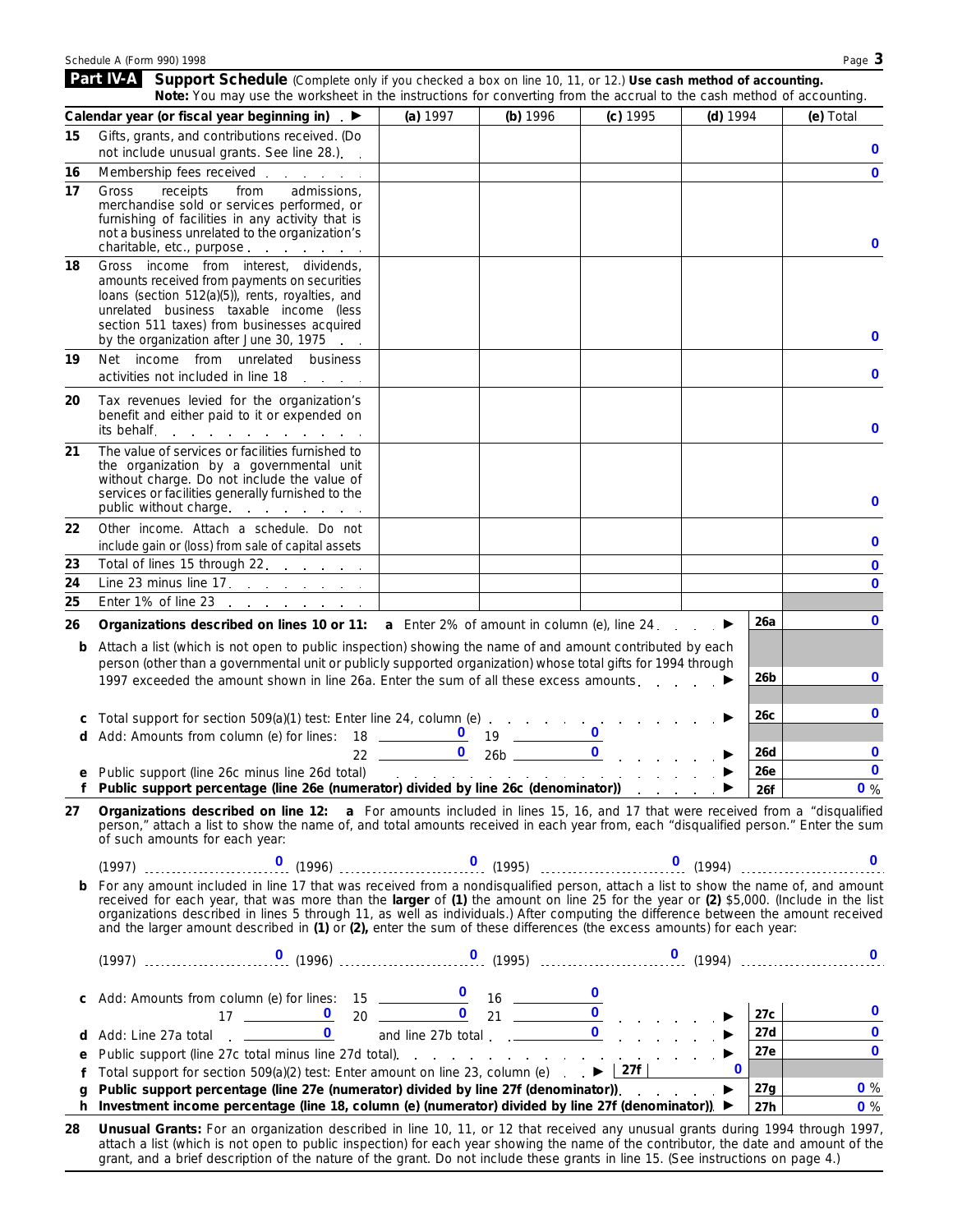|         | Schedule A (Form 990) 1998                                                                                                                                                                                                                                                                                                  |                        |       | Page 4 |
|---------|-----------------------------------------------------------------------------------------------------------------------------------------------------------------------------------------------------------------------------------------------------------------------------------------------------------------------------|------------------------|-------|--------|
|         | Part V<br>Private School Questionnaire (See instructions on page 4.)<br>N/A<br>(To be completed ONLY by schools that checked the box on line 6 in Part IV)                                                                                                                                                                  |                        |       |        |
|         |                                                                                                                                                                                                                                                                                                                             |                        | Yes I | No     |
| 29      | Does the organization have a racially nondiscriminatory policy toward students by statement in its charter, bylaws,                                                                                                                                                                                                         | 29                     |       |        |
| 30      | Does the organization include a statement of its racially nondiscriminatory policy toward students in all its<br>brochures, catalogues, and other written communications with the public dealing with student admissions,                                                                                                   | 30                     |       |        |
| 31      | Has the organization publicized its racially nondiscriminatory policy through newspaper or broadcast media during<br>the period of solicitation for students, or during the registration period if it has no solicitation program, in a way<br>that makes the policy known to all parts of the general community it serves? | 31                     |       |        |
|         | If "Yes," please describe; if "No," please explain. (If you need more space, attach a separate statement.)                                                                                                                                                                                                                  |                        |       |        |
|         |                                                                                                                                                                                                                                                                                                                             |                        |       |        |
| 32<br>а | Does the organization maintain the following:<br>Records indicating the racial composition of the student body, faculty, and administrative staff?                                                                                                                                                                          | 32a                    |       |        |
| b       | Records documenting that scholarships and other financial assistance are awarded on a racially nondiscriminatory<br><b>Contract Contract</b>                                                                                                                                                                                | 32 <sub>b</sub>        |       |        |
|         | Copies of all catalogues, brochures, announcements, and other written communications to the public dealing                                                                                                                                                                                                                  | 32 <sub>c</sub><br>32d |       |        |
| d       | Copies of all material used by the organization or on its behalf to solicit contributions?<br>If you answered "No" to any of the above, please explain. (If you need more space, attach a separate statement.)                                                                                                              |                        |       |        |
|         |                                                                                                                                                                                                                                                                                                                             |                        |       |        |
| 33      | Does the organization discriminate by race in any way with respect to:                                                                                                                                                                                                                                                      |                        |       |        |
|         |                                                                                                                                                                                                                                                                                                                             | 33a                    |       |        |
|         | <b>b</b> Admissions policies?<br>the contract of the contract of the contract of the contract of the contract of                                                                                                                                                                                                            | 33b                    |       |        |
|         | Employment of faculty or administrative staff?                                                                                                                                                                                                                                                                              | 33 <sub>c</sub>        |       |        |
| d       | Scholarships or other financial assistance?<br>the contract of the contract of the                                                                                                                                                                                                                                          | 33d<br>33e             |       |        |
| e<br>f  | Educational policies? The control<br>Use of facilities?                                                                                                                                                                                                                                                                     | 33f                    |       |        |
| g       |                                                                                                                                                                                                                                                                                                                             | 33 <sub>q</sub>        |       |        |
| h.      | Other extracurricular activities?<br>the contract of the contract of the contract of the contract of the contract of the contract of the contract of                                                                                                                                                                        | 33h                    |       |        |
|         | If you answered "Yes" to any of the above, please explain. (If you need more space, attach a separate statement.)                                                                                                                                                                                                           |                        |       |        |
|         |                                                                                                                                                                                                                                                                                                                             |                        |       |        |
|         |                                                                                                                                                                                                                                                                                                                             |                        |       |        |
|         | 34a Does the organization receive any financial aid or assistance from a governmental agency?                                                                                                                                                                                                                               | 34a                    |       |        |
|         | <b>b</b> Has the organization's right to such aid ever been revoked or suspended?<br>If you answered "Yes" to either 34a or b, please explain using an attached statement.                                                                                                                                                  | 34b                    |       |        |
| 35      | Does the organization certify that it has complied with the applicable requirements of sections 4.01 through 4.05<br>of Rev. Proc. 75-50, 1975-2 C.B. 587, covering racial nondiscrimination? If "No," attach an explanation                                                                                                | 35                     |       |        |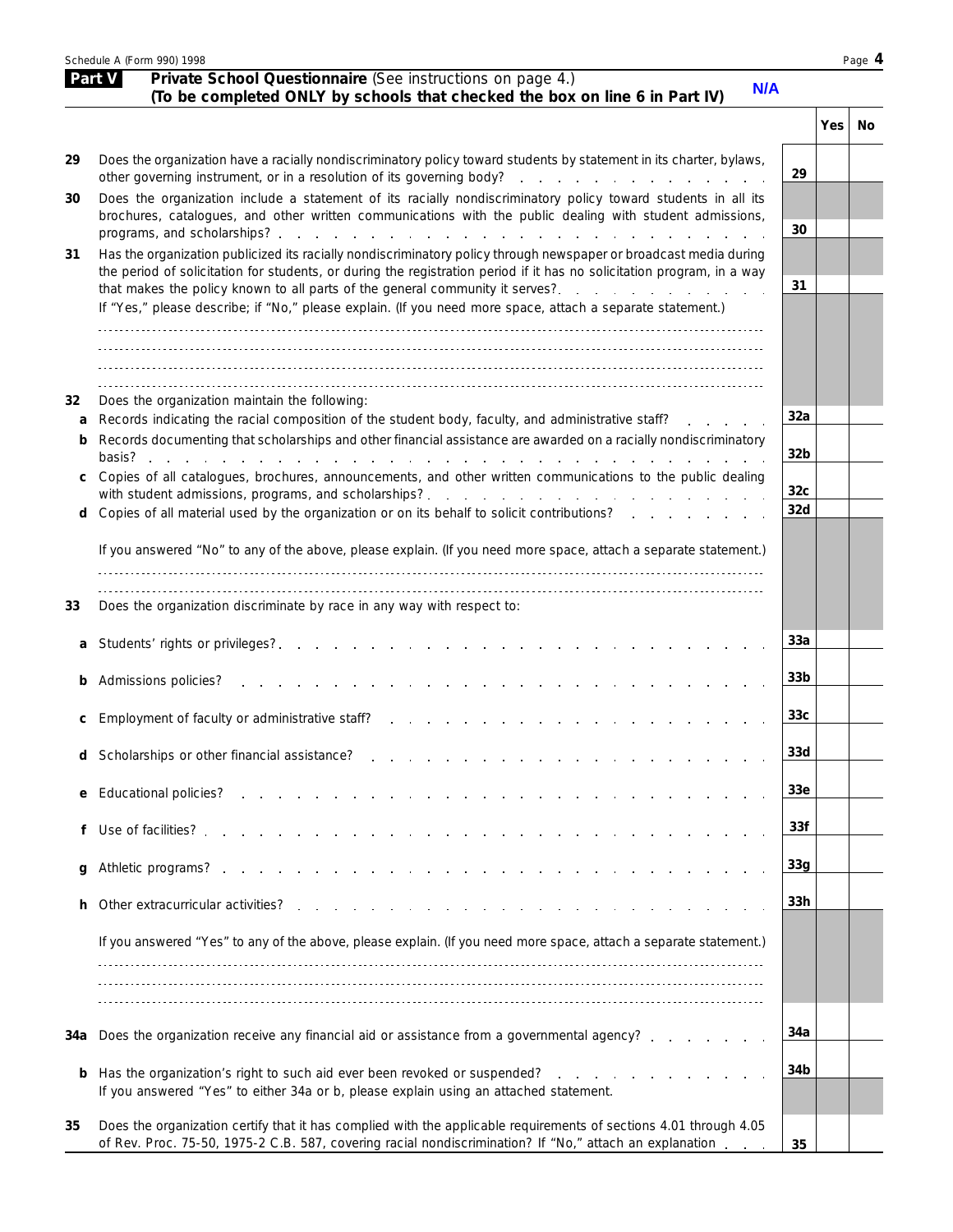| Schedule A (Form 990) 1998                                                                                                                                               |                                                                                                                                                                                                                       |                                   | Page 5                                     |  |  |  |
|--------------------------------------------------------------------------------------------------------------------------------------------------------------------------|-----------------------------------------------------------------------------------------------------------------------------------------------------------------------------------------------------------------------|-----------------------------------|--------------------------------------------|--|--|--|
| Part VI-A<br>Lobbying Expenditures by Electing Public Charities (See instructions on page 6.)<br>(To be completed ONLY by an eligible organization that filed Form 5768) |                                                                                                                                                                                                                       |                                   |                                            |  |  |  |
|                                                                                                                                                                          | Check here $\triangleright$ <b>a</b> $\square$ if the organization belongs to an affiliated group.<br>Check here $\triangleright$ <b>b</b> $\square$ if you checked "a" above and "limited control" provisions apply. |                                   |                                            |  |  |  |
|                                                                                                                                                                          | <b>Limits on Lobbying Expenditures</b>                                                                                                                                                                                | (a)<br>Affiliated group<br>totals | (b)<br>To be completed<br>for ALL electing |  |  |  |

|    | (The term "expenditures" means amounts paid or incurred.)                                                              |    | totals | for ALL electing<br>organizations |
|----|------------------------------------------------------------------------------------------------------------------------|----|--------|-----------------------------------|
| 36 | Total lobbying expenditures to influence public opinion (grassroots lobbying)                                          | 36 |        |                                   |
| 37 | Total lobbying expenditures to influence a legislative body (direct lobbying)                                          | 37 |        |                                   |
| 38 | Total lobbying expenditures (add lines 36 and 37)                                                                      | 38 |        |                                   |
| 39 |                                                                                                                        | 39 |        |                                   |
| 40 | Total exempt purpose expenditures (add lines 38 and 39). The annual exempt purpose expenditures (add lines 38 and 39). | 40 |        |                                   |
| 41 | Lobbying nontaxable amount. Enter the amount from the following table-                                                 |    |        |                                   |
|    | If the amount on line 40 is - The lobbying nontaxable amount is -                                                      |    |        |                                   |
|    | Not over \$500,000 $\ldots$ , $\ldots$ , 20% of the amount on line 40, $\ldots$ , $\ldots$                             |    |        |                                   |
|    | Over \$500,000 but not over \$1,000,000 . \$100,000 plus 15% of the excess over \$500,000                              |    |        |                                   |
|    | Over \$1,000,000 but not over \$1,500,000 \$175,000 plus 10% of the excess over \$1,000,000                            | 41 |        |                                   |
|    | Over \$1,500,000 but not over \$17,000,000 \$225,000 plus 5% of the excess over \$1,500,000                            |    |        |                                   |
|    |                                                                                                                        |    |        |                                   |
| 42 | Grassroots nontaxable amount (enter 25% of line 41)                                                                    | 42 |        |                                   |
| 43 | Subtract line 42 from line 36. Enter -0- if line 42 is more than line 36 [11, 11, 11, 11, 11]                          | 43 |        |                                   |
| 44 | Subtract line 41 from line 38. Enter -0- if line 41 is more than line 38                                               | 44 |        |                                   |
|    | <b>Caution:</b> If there is an amount on either line 43 or line 44, you must file Form 4720.                           |    |        |                                   |

## **4-Year Averaging Period Under Section 501(h)**

(Some organizations that made a section 501(h) election do not have to complete all of the five columns below. See the instructions for lines 45 through 50 on page 7.) **N/A**

|    |                                                                                                                                                                                                                               | Lobbying Expenditures During 4-Year Averaging Period |                         |             |  |             |              |  |
|----|-------------------------------------------------------------------------------------------------------------------------------------------------------------------------------------------------------------------------------|------------------------------------------------------|-------------------------|-------------|--|-------------|--------------|--|
|    | Calendar year (or<br>fiscal year beginning in) $\blacktriangleright$                                                                                                                                                          | (a)<br>1998                                          | (b)<br>1997             | (c)<br>1996 |  | (d)<br>1995 | (e)<br>Total |  |
| 45 | Lobbying nontaxable amount.                                                                                                                                                                                                   |                                                      |                         |             |  |             |              |  |
| 46 | Lobbying ceiling amount (150% of line 45(e)).                                                                                                                                                                                 |                                                      |                         |             |  |             |              |  |
| 47 | Total lobbying expenditures                                                                                                                                                                                                   |                                                      |                         |             |  |             |              |  |
| 48 | Grassroots nontaxable amount                                                                                                                                                                                                  |                                                      |                         |             |  |             |              |  |
| 49 | Grassroots ceiling amount (150% of line 48(e))                                                                                                                                                                                |                                                      |                         |             |  |             |              |  |
| 50 | Grassroots lobbying expenditures                                                                                                                                                                                              |                                                      |                         |             |  |             |              |  |
|    | Part VI-B<br>Lobbying Activity by Nonelecting Public Charities<br>(For reporting only by organizations that did not complete Part VI-A) (See instructions on page 8.)                                                         |                                                      |                         |             |  |             |              |  |
|    | During the year, did the organization attempt to influence national, state or local legislation, including any<br>attempt to influence public opinion on a legislative matter or referendum, through the use of:              |                                                      | <b>Yes</b><br><b>No</b> | Amount      |  |             |              |  |
| a  | Volunteers, respectively, and a series of the contract of the contract of the contract of the contract of the contract of the contract of the contract of the contract of the contract of the contract of the contract of the |                                                      | $\mathbf v$             |             |  |             |              |  |
|    | Paid staff or management (Include compensation in expenses reported on lines c through h.).                                                                                                                                   |                                                      | ✔                       |             |  |             |              |  |
|    |                                                                                                                                                                                                                               |                                                      |                         |             |  | ✔           |              |  |

| <b>d</b> Mailings to members, legislators, or the public $\cdots$ , $\cdots$ , $\cdots$ , $\cdots$ , $\cdots$ , $\cdots$ , $\cdots$ |  |  |
|-------------------------------------------------------------------------------------------------------------------------------------|--|--|
| e Publications, or published or broadcast statements entries of the statements of the statements of $\Box$                          |  |  |
|                                                                                                                                     |  |  |
| g Direct contact with legislators, their staffs, government officials, or a legislative body $\Box$                                 |  |  |
|                                                                                                                                     |  |  |
|                                                                                                                                     |  |  |

If "Yes" to any of the above, also attach a statement giving a detailed description of the lobbying activities.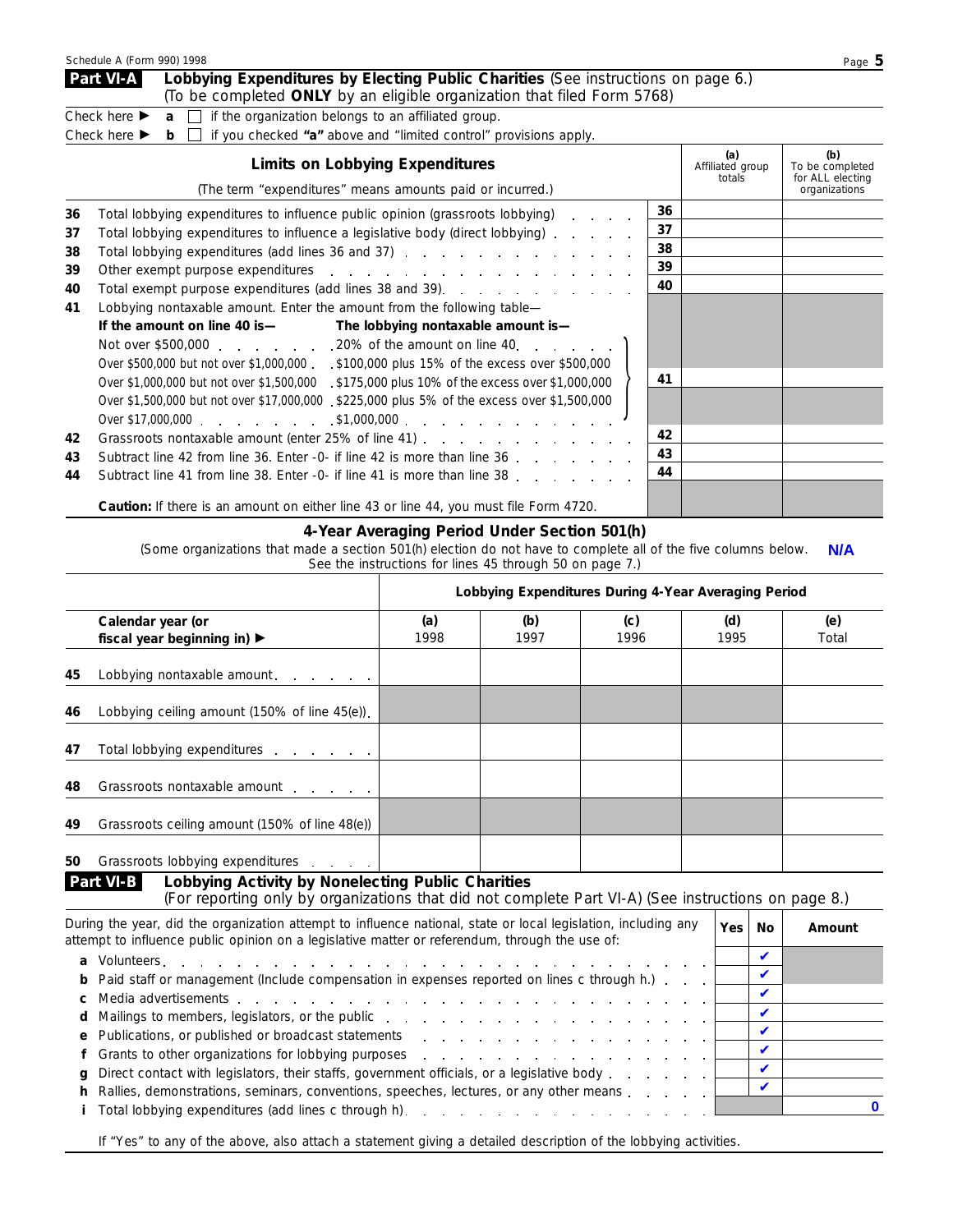|                 |                                                            | <b>Exempt Organizations</b> |                                                                                                   |                                                                                                                                                                                                                                                                  |     |                   |
|-----------------|------------------------------------------------------------|-----------------------------|---------------------------------------------------------------------------------------------------|------------------------------------------------------------------------------------------------------------------------------------------------------------------------------------------------------------------------------------------------------------------|-----|-------------------|
| 51              |                                                            |                             |                                                                                                   | Did the reporting organization directly or indirectly engage in any of the following with any other organization described in section<br>501(c) of the Code (other than section 501(c)(3) organizations) or in section 527, relating to political organizations? |     |                   |
| a               |                                                            |                             | Transfers from the reporting organization to a noncharitable exempt organization of:              |                                                                                                                                                                                                                                                                  | Yes | No                |
|                 | Cash<br>(i)                                                |                             | المتعاونة والمتعاونة والمتعاونة والمتعاونة والمتعاونة والمتعاونة والمتعاونة والمتعاونة والمتعاونة | 51a(i)                                                                                                                                                                                                                                                           |     | V                 |
|                 | (ii)                                                       |                             |                                                                                                   | a(ii)                                                                                                                                                                                                                                                            |     | ✔                 |
| b               | Other transactions:                                        |                             |                                                                                                   |                                                                                                                                                                                                                                                                  |     | V                 |
|                 | (i)                                                        |                             |                                                                                                   | b(i)<br>Sales of assets to a noncharitable exempt organization enterstable resources of assets to a noncharitable exempt organization enterstable resources of a set of a set of a set of a set of a set of a set of a set of a set of                           |     |                   |
|                 | (ii)                                                       |                             |                                                                                                   | b(ii)<br>Purchases of assets from a noncharitable exempt organization entity and a set of the set of the set of the set of the set of the set of the set of the set of the set of the set of the set of the set of the set of the set o                          |     | V                 |
|                 | (iii)                                                      |                             |                                                                                                   | b(iii)                                                                                                                                                                                                                                                           |     | V                 |
|                 | (iv)                                                       |                             |                                                                                                   | b(iv)                                                                                                                                                                                                                                                            |     | V                 |
|                 | (v)                                                        |                             |                                                                                                   | b(v)                                                                                                                                                                                                                                                             |     | V                 |
|                 |                                                            |                             |                                                                                                   | b(vi)<br>(vi) Performance of services or membership or fundraising solicitations [11] Performance of services or membership or fundraising solicitations                                                                                                         |     |                   |
| С               |                                                            |                             |                                                                                                   | C<br>Sharing of facilities, equipment, mailing lists, other assets, or paid employees entitled as a set of the state of the state of the state of the state of the state of the state of the state of the state of the state of the                              |     |                   |
| d               |                                                            |                             |                                                                                                   | If the answer to any of the above is "Yes," complete the following schedule. Column (b) should always show the fair market value of the                                                                                                                          |     |                   |
|                 |                                                            |                             |                                                                                                   | goods, other assets, or services given by the reporting organization. If the organization received less than fair market value in any                                                                                                                            |     |                   |
|                 |                                                            |                             |                                                                                                   | transaction or sharing arrangement, show in column (d) the value of the goods, other assets, or services received:                                                                                                                                               |     |                   |
| (a)<br>Line no. | (b)<br>Amount involved                                     |                             | (c)<br>Name of noncharitable exempt organization                                                  | (d)<br>Description of transfers, transactions, and sharing arrangements                                                                                                                                                                                          |     |                   |
| <b>N/A</b>      |                                                            |                             |                                                                                                   |                                                                                                                                                                                                                                                                  |     |                   |
|                 |                                                            |                             |                                                                                                   |                                                                                                                                                                                                                                                                  |     |                   |
|                 |                                                            |                             |                                                                                                   |                                                                                                                                                                                                                                                                  |     |                   |
|                 |                                                            |                             |                                                                                                   |                                                                                                                                                                                                                                                                  |     |                   |
|                 |                                                            |                             |                                                                                                   |                                                                                                                                                                                                                                                                  |     |                   |
|                 |                                                            |                             |                                                                                                   |                                                                                                                                                                                                                                                                  |     |                   |
|                 |                                                            |                             |                                                                                                   |                                                                                                                                                                                                                                                                  |     |                   |
|                 |                                                            |                             |                                                                                                   |                                                                                                                                                                                                                                                                  |     |                   |
|                 |                                                            |                             |                                                                                                   |                                                                                                                                                                                                                                                                  |     |                   |
|                 |                                                            |                             |                                                                                                   |                                                                                                                                                                                                                                                                  |     |                   |
|                 |                                                            |                             |                                                                                                   |                                                                                                                                                                                                                                                                  |     |                   |
|                 |                                                            |                             |                                                                                                   |                                                                                                                                                                                                                                                                  |     |                   |
|                 |                                                            |                             |                                                                                                   |                                                                                                                                                                                                                                                                  |     |                   |
|                 |                                                            |                             |                                                                                                   |                                                                                                                                                                                                                                                                  |     |                   |
|                 |                                                            |                             |                                                                                                   |                                                                                                                                                                                                                                                                  |     |                   |
|                 |                                                            |                             |                                                                                                   |                                                                                                                                                                                                                                                                  |     |                   |
|                 | <b>b</b> If "Yes," complete the following schedule:<br>(a) |                             | (b)                                                                                               | 52a Is the organization directly or indirectly affiliated with, or related to, one or more tax-exempt organizations<br>described in section 501(c) of the Code (other than section 501(c)(3)) or in section 527? $\blacktriangleright \square$ Yes<br>(c)        |     | $\blacksquare$ No |
|                 | Name of organization                                       |                             | Type of organization                                                                              | Description of relationship                                                                                                                                                                                                                                      |     |                   |
| <b>N/A</b>      |                                                            |                             |                                                                                                   |                                                                                                                                                                                                                                                                  |     |                   |
|                 |                                                            |                             |                                                                                                   |                                                                                                                                                                                                                                                                  |     |                   |
|                 |                                                            |                             |                                                                                                   |                                                                                                                                                                                                                                                                  |     |                   |
|                 |                                                            |                             |                                                                                                   |                                                                                                                                                                                                                                                                  |     |                   |
|                 |                                                            |                             |                                                                                                   |                                                                                                                                                                                                                                                                  |     |                   |
|                 |                                                            |                             |                                                                                                   |                                                                                                                                                                                                                                                                  |     |                   |
|                 |                                                            |                             |                                                                                                   |                                                                                                                                                                                                                                                                  |     |                   |
|                 |                                                            |                             |                                                                                                   |                                                                                                                                                                                                                                                                  |     |                   |
|                 |                                                            |                             |                                                                                                   |                                                                                                                                                                                                                                                                  |     |                   |
|                 |                                                            |                             |                                                                                                   |                                                                                                                                                                                                                                                                  |     |                   |
|                 |                                                            |                             |                                                                                                   |                                                                                                                                                                                                                                                                  |     |                   |
|                 |                                                            |                             |                                                                                                   |                                                                                                                                                                                                                                                                  |     |                   |
|                 |                                                            |                             |                                                                                                   |                                                                                                                                                                                                                                                                  |     |                   |

**Information Regarding Transfers To and Transactions and Relationships With Noncharitable**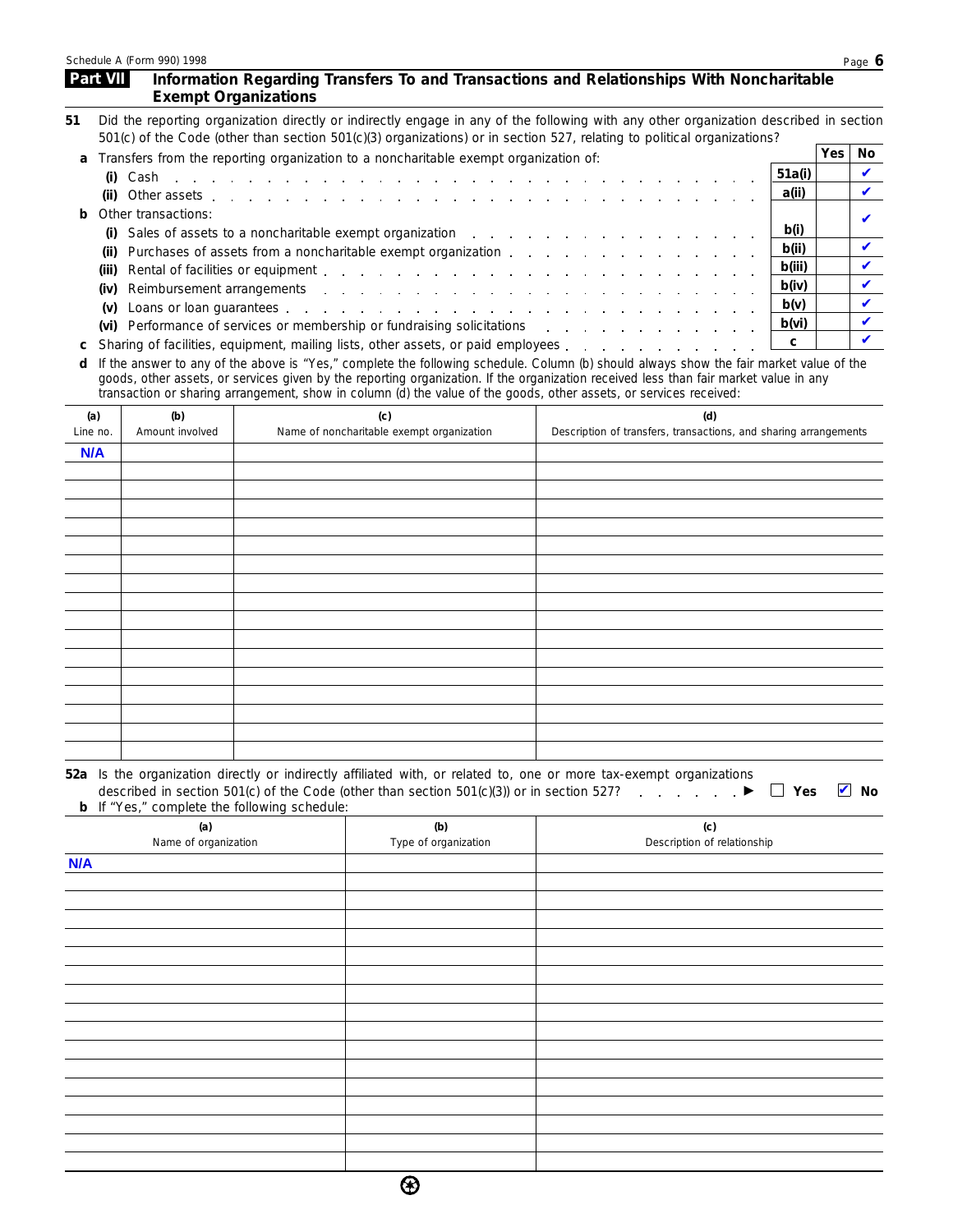Statement 1 - Part I 1d

Schedule of Contributors

Information regarding contributions and similar receipts has been furnished to the Internal Revenue Service but is n inspection pursuant to Section 6104(E)(C) of the Internal Revenue Code.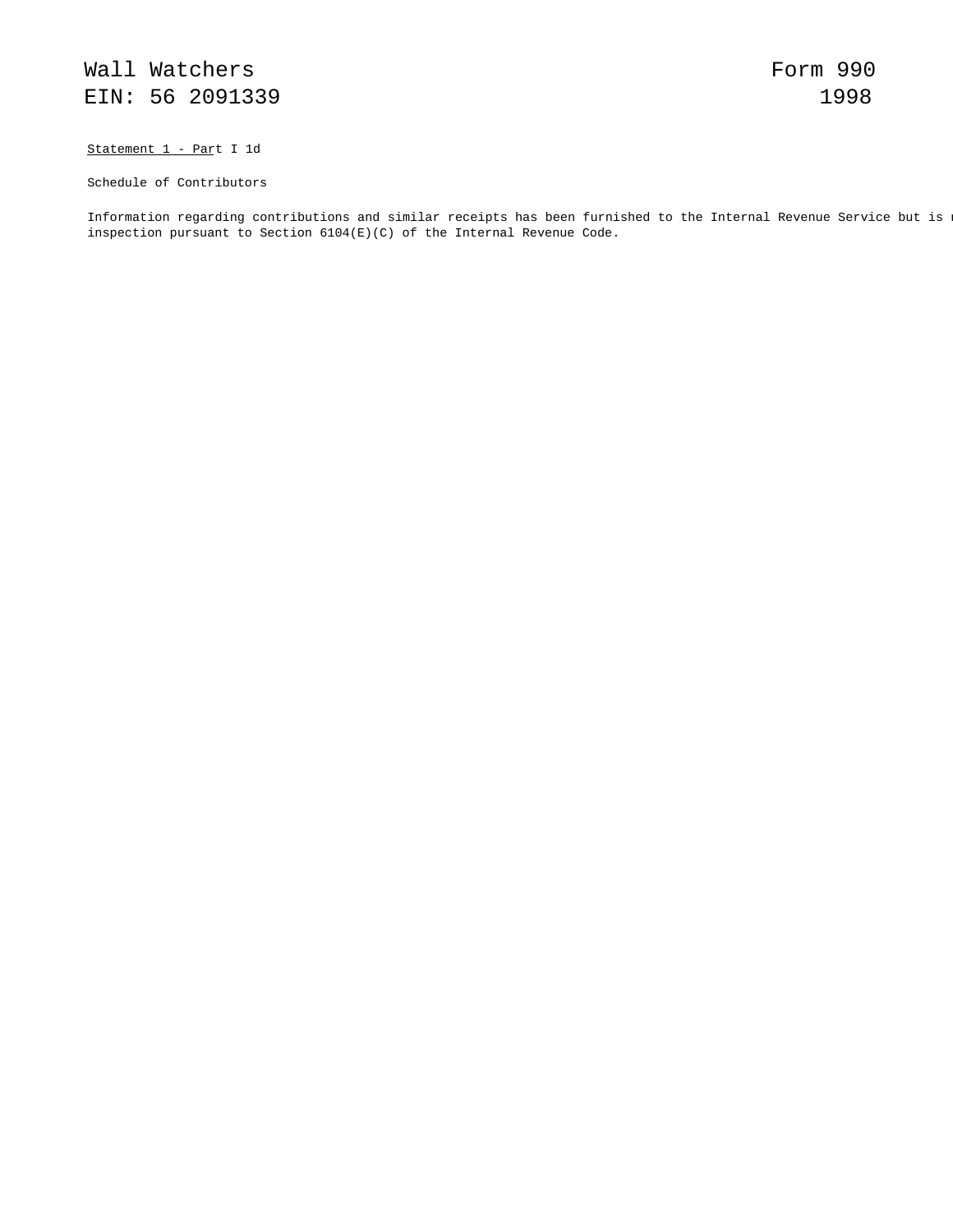### Statement 2a - Part I 8c

Schedule of Investment Gains and Losses

| Security                       | Shares              | Bought            | Sold          |    | Sales Price    | Cost Basis     | Gain/Loss   |
|--------------------------------|---------------------|-------------------|---------------|----|----------------|----------------|-------------|
|                                |                     |                   |               |    |                |                |             |
| CIA PAR ENERGIA B ADR FCOPEL C | 1135                | 11/4/98           | $11/5/98$ \$  |    | 10,038.746     | 10,002.1%      | 36.55       |
| CIA PAR ENERGIA B ADR FCOPEL C | 5000                | 11/3/98           | $11/23/98$ \$ |    | 46,098.45\$    | 41,250.00\$    | 4,848.45    |
| CIA PAR ENERGIA B ADR FCOPEL C | 5000                | 11/3/98           | $11/23/98$ \$ |    | 46,098.45\$    | 41,250.00\$    | 4,848.45    |
| WARBURG PINCUS JAPAN GROWTH FU |                     | 9605.123 11/23/98 | $11/24/98$ \$ |    | 92,060.186     | 90,000.00\$    | 2,060.18    |
| WARBURG PINCUS JAPAN GROWTH FU |                     | 1067.236 11/23/98 | $11/27/98$ \$ |    | 10,241.15%     | 10,000.00\$    | 241.15      |
| BT PACIFIC BASIN EQUITY FUND   | 8090.615 1/6/99     |                   | $1/7/99$ \$   |    | 25, 465. 43    | 25,000.00\$    | 465.43      |
| BT PACIFIC BASIN EQUITY FUND   | 3236.246 1/6/99     |                   | 1/7/99        | \$ | 10,169.26      | 10,000.00\$    | 169.26      |
| MATTHEWS KOREA FUND-CLASS I    |                     | 4716.981 1/15/99  | 3/2/99        | Ŝ. | 17,431.60\$    | 20,000.00\$    | (2, 568.40) |
| CIA PAR ENERGIA B ADR FCOPEL C | 5000                | 11/3/98           | 3/19/99       | \$ | 35,473.8\$     | 41,250.00\$    | (5, 776.19) |
| CIA PAR ENERGIA B ADR FCOPEL C | 1250                | 1/21/99           | $3/30/99$ \$  |    | 9,337.18\$     | $5,037.50$ \$  | 4,299.68    |
| JAPAN FUND SCUDDER FUNDS       |                     | 2096.436 3/29/99  | $3/31/99$ \$  |    | 20,058.07\$    | 20,000.00\$    | 58.07       |
| SCUDDER GREATER EUROPE GROWTH  |                     | 783.699 3/29/99   | $3/31/99$ \$  |    | 20,200.02\$    | 20,000.00\$    | 200.02      |
| CIA PAR ENERGIA B ADR FCOPEL C | 3500                | 11/3/98           | 4/6/99        | \$ | 30,518.97\$    | 28,875.00\$    | 1,643.97    |
| CIA PAR ENERGIA B ADR FCOPEL C | 4000                | 11/3/98           | 4/6/99        | \$ | 34,878.83\$    | 33,000.00\$    | 1,878.83    |
| CIA PAR ENERGIA B ADR FCOPEL C | 4800                | 11/3/98           | 4/6/99        | \$ | 41,854.60\$    | 39,600.00\$    | 2,254.60    |
| CIA PAR ENERGIA B ADR FCOPEL C | 6100                | 11/3/98           | 4/6/99        | Ŝ. | 50,140.32\$    | 50,325.00\$    | (184.68)    |
| CIA PAR ENERGIA B ADR FCOPEL C | 12400               | 11/3/98           | 4/6/99        | Ŝ. | 101,924.5\$    | $102,300.0$ \$ | (375.41)    |
| CIA PAR ENERGIA B ADR FCOPEL C | 1500                | 11/3/98           | 4/6/99        | \$ | 12,329.58      | 12,375.00\$    | (45.42)     |
| CIA PAR ENERGIA B ADR FCOPEL C | 12700               | 11/3/98           | 4/7/99        | \$ | 110,740.2\$    | 104,775.0\$    | 5,965.29    |
| SCUDDER PACIFIC OPPORTUNITIES  |                     | 26460.86 4/7/99   | 4/8/99        | \$ | 242,182.43     | 240,000.0\$    | 2,182.47    |
| SCUDDER GREATER EUROPE GROWTH  |                     | 9022.556 4/8/99   | 4/9/99        | Ŝ. | 240,342.346    | 240,000.0\$    | 342.34      |
| WORLDWIDE HONG KONG INDEX FUND | 14858.841 5/26/99   |                   | $5/27/99$ \$  |    | 195,540.5\$    | $200,000.0$ \$ | (4, 459.48) |
| GUINNESS FLIGHT WIRED INDEX FU |                     | 7626.602 5/26/99  | $5/27/99$ \$  |    | 121,185.9\$    | 125,000.0\$    | (3, 814.10) |
| WARBURG PINCUS JAPAN GROWTH FU | 13783.598 6/16/99   |                   | $6/21/99$ \$  |    | 214,962.96     | $200,000.0$ \$ | 14,962.96   |
| T ROWE PRICE NEW ASIA FD       | 26259.815 6/16/99   |                   | $6/22/99$ \$  |    | 181, 356.3\$   | 170,000.0\$    | 11,356.32   |
|                                | TOTAL               |                   |               |    | 1,920,630.0\$3 | 1,880,039.699  | 40,590.34   |
|                                | INVESTMENT EXPENSES |                   |               |    |                |                |             |
|                                |                     | Foreign Taxes     |               |    |                | \$             | (2, 138.38) |
|                                |                     | Bank Charge       |               |    |                | \$             | (15.00)     |
|                                |                     |                   |               |    |                |                |             |
|                                | NET GAIN/LOSS       |                   |               |    |                |                | 38,436.96   |
|                                |                     |                   |               |    |                |                |             |
| Statement 2b - Part IV 54      |                     |                   |               |    |                |                |             |

Schedule of Investments @ 6/30/99

|                                   | Investment Name |  | Type | Shares                           | Cost/Share | Book Value |
|-----------------------------------|-----------------|--|------|----------------------------------|------------|------------|
| Warburg Pincus Japan Small Fd COM |                 |  |      | Mutual Fund 24529.845 \$12.23 \$ |            | 300,000.00 |
|                                   |                 |  |      | Total                            |            | 300,000.00 |

Investments are listed at cost.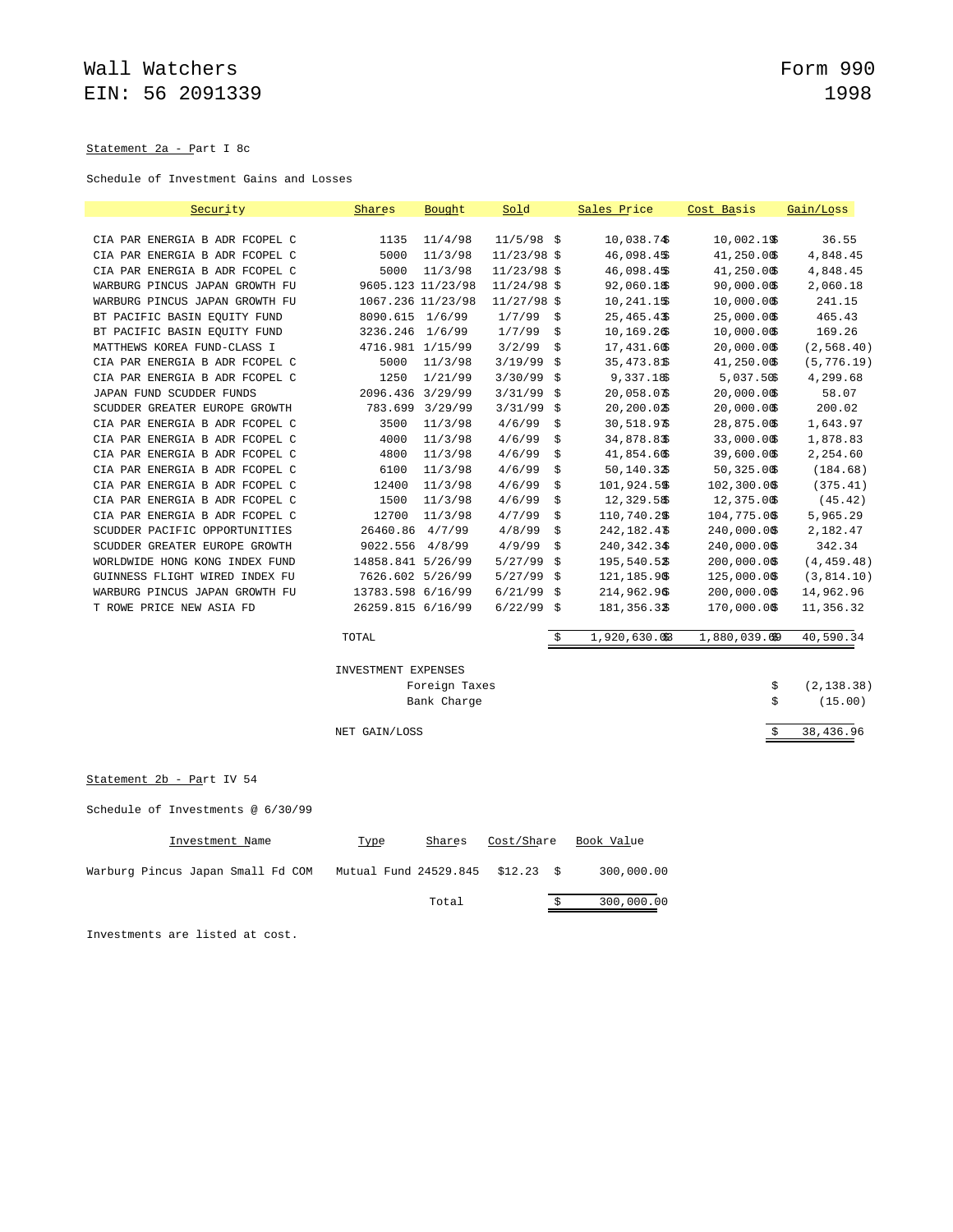### Statement 3- Part II 42

### Schedule of Depreciation Expense and Accumulated Depreciation

| Asset Description     | FY 98-99<br>Depreciation<br>Expense | 6/30/99<br>Accumulated<br>Depreciation Net Book Value<br>Cost |                   |  |            |  |        |
|-----------------------|-------------------------------------|---------------------------------------------------------------|-------------------|--|------------|--|--------|
|                       |                                     |                                                               |                   |  |            |  |        |
| Office Equipment      | \$<br>21                            | \$                                                            | $608 \frac{1}{5}$ |  | 21S        |  | 587    |
| Computers             | \$<br>1,618                         | \$                                                            | $9,755$ \$        |  | $1,618$ \$ |  | 8,137  |
| Telephone System      | \$<br>138                           | \$                                                            | $4,950$ \$        |  | 138S       |  | 4,812  |
| Office Furniture      | \$<br>164                           | \$                                                            | 4,232 \$          |  | 164S       |  | 4,068  |
| Total Fixed Assets \$ | 1,941                               | \$                                                            | $19,545$ \$       |  | $1,941$ \$ |  | 17,604 |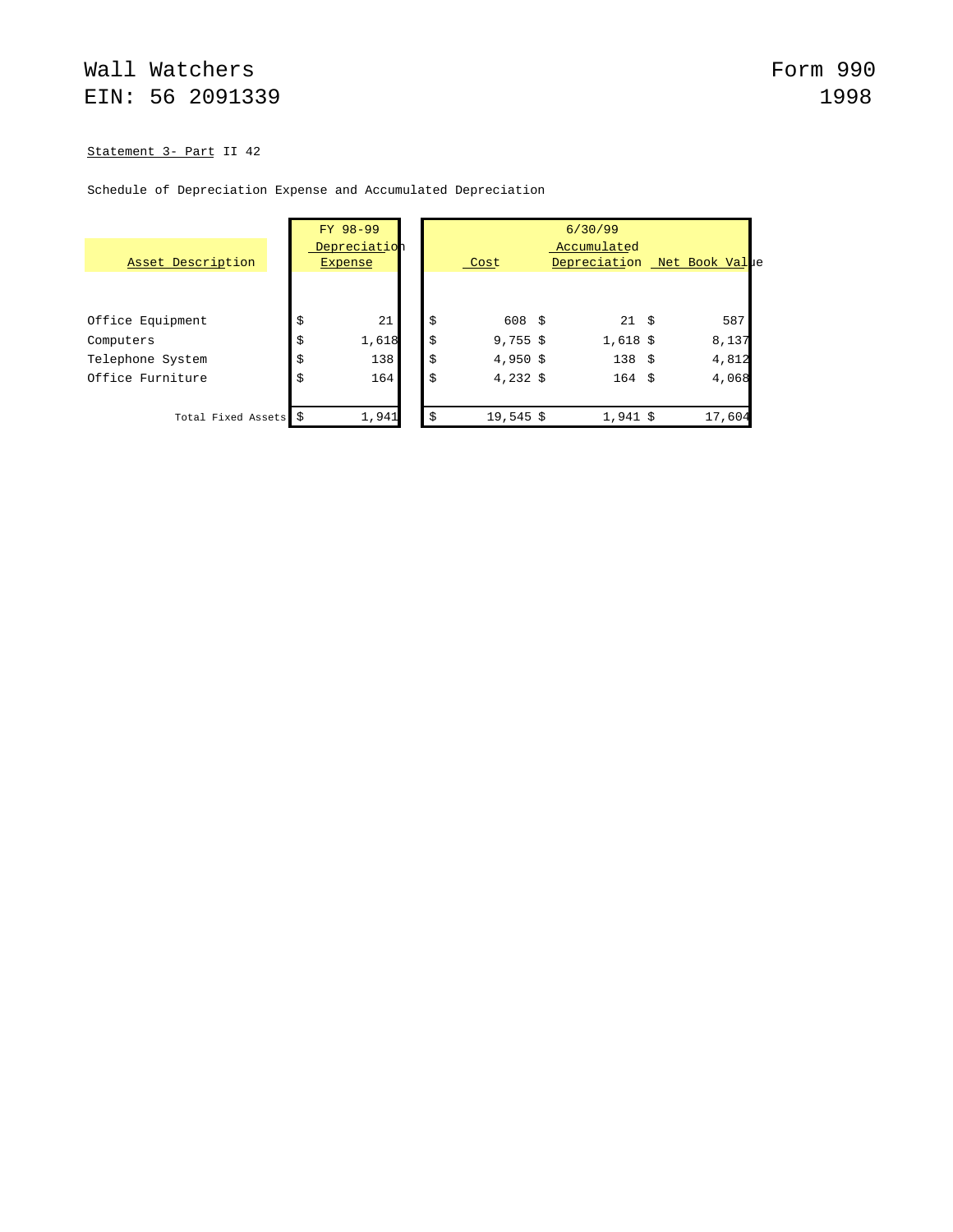# Statement 4- Part II 43

### Schedule of Other Expenses

|                                 |       |               | Management & |             |
|---------------------------------|-------|---------------|--------------|-------------|
| Description                     | Total | Program Servi | general      | Fundraising |
|                                 |       |               |              |             |
| Dues and Subscriptions          | 823   | 823           |              |             |
| Insurance                       | 594   |               | 594          |             |
| Licenses and Permits            | 600   |               | 600          |             |
| Miscellaneous                   | 300   | 74            | 226          |             |
| Recruitment                     | 1,356 |               | 1,356        |             |
| Technology                      | 1,470 | 347           | 1,123        |             |
| Consulting                      | 800   |               | 800          |             |
|                                 |       |               |              |             |
| Total Other Expenses (line 43a) | 5,943 | 1,244         | 4,699        |             |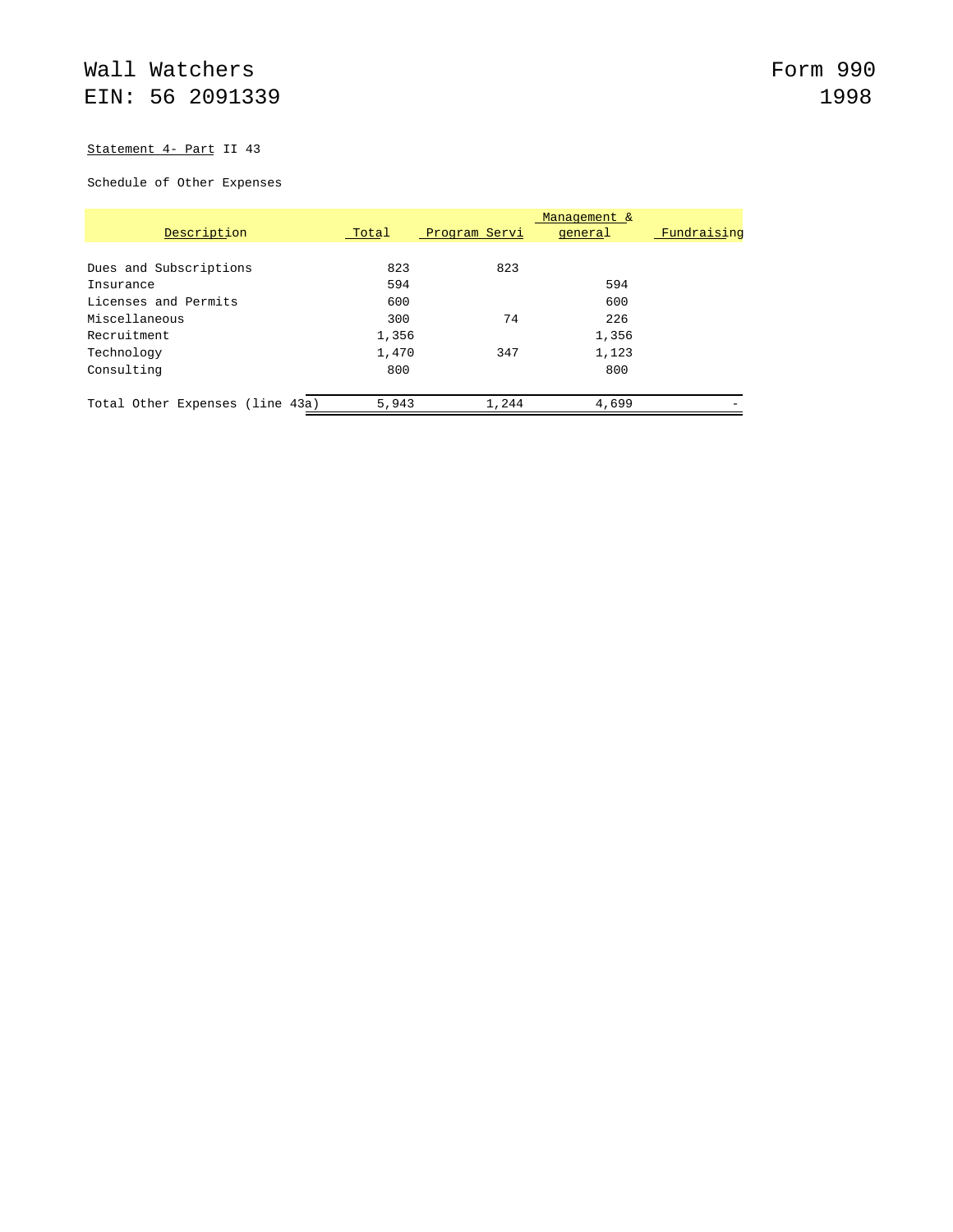# **Wall Watchers Form 990 EIN:** 56 2091339 1998

### Statement 5 – Part III

Wall Watchers is a nondenominational research organization whose primary objective is to educate and inform the public in the areas of Biblical stewardship and nonprofit affairs. The primary means of conveying this information is through our freely accessible websites on the Internet.

### Statement 6 – Part III a

MinistryWatch – Through the website MinistryWatch.com, Wall Watchers will provide profiles of the nonprofits about which it has obtained information. In fiscal 1999, Wall Watchers developed the infrastructure necessary to support this program. This included setting up the people and processes that will guide the research function, establishing relationships with individual nonprofits, developing a research philosophy and ratings system, and beginning development of the website that will contain the information that will be made publicly available.

### Statement 7 – Part III b

thegoodsteward.com – Through the website thegoodsteward.com, Wall Watchers will provide a centralized source of written articles and interactive tools through which the public can be encouraged and educated in the areas of Biblical stewardship. In fiscal 1999, Wall Watchers formulated the strategy and implementation of the program, contracted with an editor to acquire and organize the content, designed and developed the website itself, and began establishing relationships with potential content providers.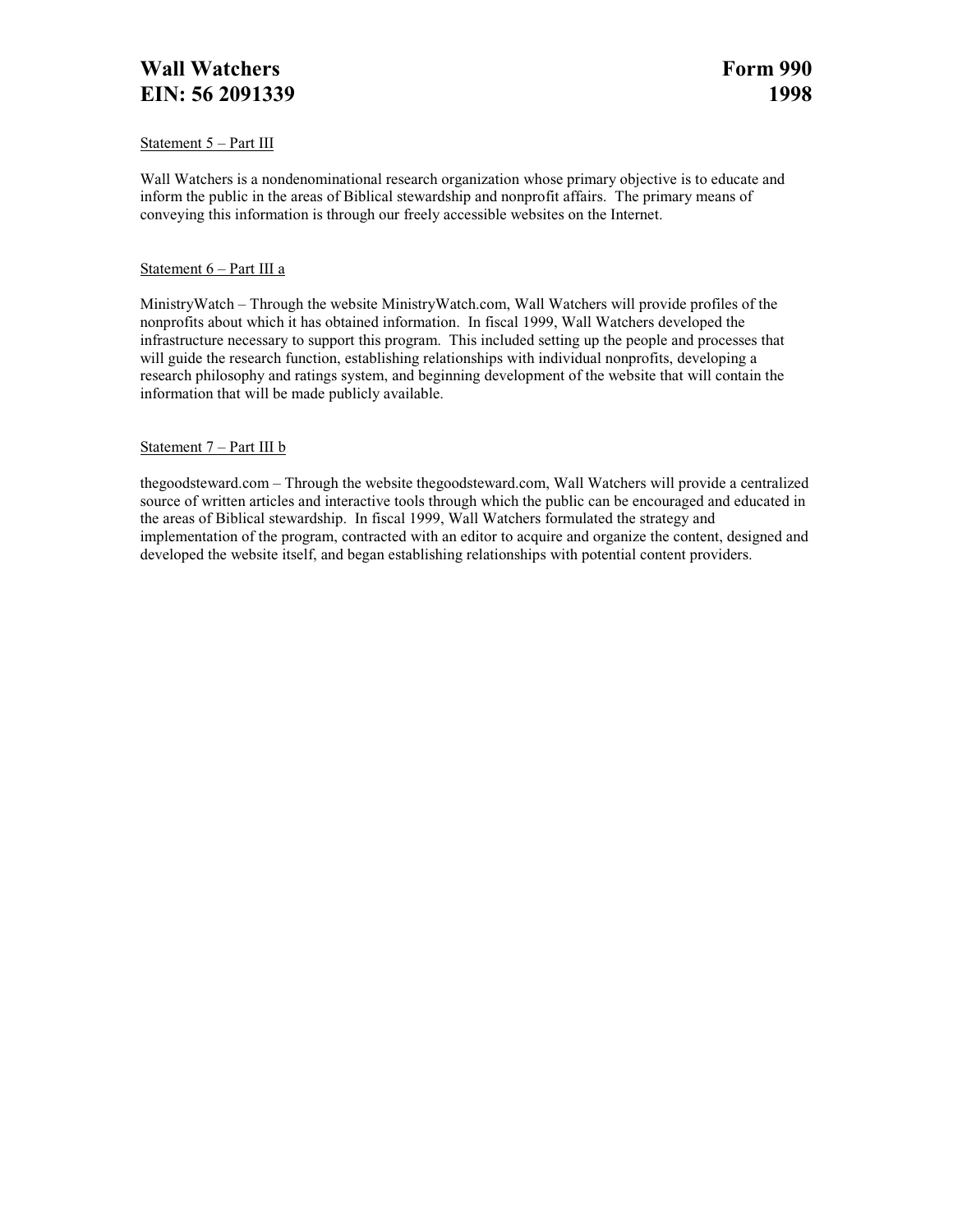Statement 8 - Part V

Part V - List of Officers, Directors, Trustees, and Key Employees

| Name and Address                                                                         | Title and Hrs/Wk Compensation        |             | Employee Ben<br>Plan Contrib Expense Acct |             |
|------------------------------------------------------------------------------------------|--------------------------------------|-------------|-------------------------------------------|-------------|
| Howard Leonard<br>2518 Plantation Center Drive Suite B<br>Matthews, NC 28105             | Chairman of the Board<br>Part Time   | 0           | $\mathbf 0$                               | $\mathbf 0$ |
| Carolynn Leonard<br>2518 Plantation Center Drive Suite B Part Time<br>Matthews, NC 28105 | Board Member                         | $\mathbf 0$ | $\mathbf 0$                               | 0           |
| Mark Long<br>2518 Plantation Center Drive Suite B<br>Matthews, NC 28105                  | President/ Board Member<br>Full Time | 56,176      | $\mathbf 0$                               | $\mathbf 0$ |
| Warren Smith<br>2518 Plantation Center Drive Suite B Part Time<br>Matthews, NC 28105     | Board Member                         | $\mathbf 0$ | $\mathbf 0$                               | 0           |
| Missy Smith<br>2518 Plantation Center Drive Suite B<br>Matthews, NC 28105                | Board Member<br>Part Time            | 0           | $\mathbf 0$                               | $\mathbf 0$ |
| Jeff Everett<br>2518 Plantation Center Drive Suite B<br>Matthews, NC 28105               | Board Member<br>Part Time            | 0           | $\mathbf 0$                               | 0           |
| Gillian Everett<br>2518 Plantation Center Drive Suite B<br>Matthews, NC 28105            | Board Member<br>Part Time            | $\mathbf 0$ | $\mathbf 0$                               | $\mathbf 0$ |
| Charlie Noble<br>2518 Plantation Center Drive Suite B<br>Matthews, NC 28105              | Board Member<br>Part Time            | $\mathbf 0$ | $\mathbf 0$                               | $\Omega$    |
| Lynn Noble<br>2518 Plantation Center Drive Suite B<br>Matthews, NC 28105                 | Board Member<br>Part Time            | 0           | $\mathbf 0$                               | $\mathbf 0$ |
| Jerry Ledzinski<br>2518 Plantation Center Drive Suite B Part Time<br>Matthews, NC 28105  | Board Member                         | 0           | $\mathbf 0$                               | 0           |
| Martina Ledzinski<br>2518 Plantation Center Drive Suite B<br>Matthews, NC 28105          | Board Member<br>Part Time            | 0           | 0                                         | 0           |
| Bernie Lawrence<br>2518 Plantation Center Drive Suite B<br>Matthews, NC 28105            | Board Member<br>Part Time            | 0           | 0                                         | 0           |
| Pat Lawrence<br>2518 Plantation Center Drive Suite B<br>Matthews, NC 28105               | Board Member<br>Part Time            | $\mathbf 0$ | $\mathbf 0$                               | $\mathbf 0$ |